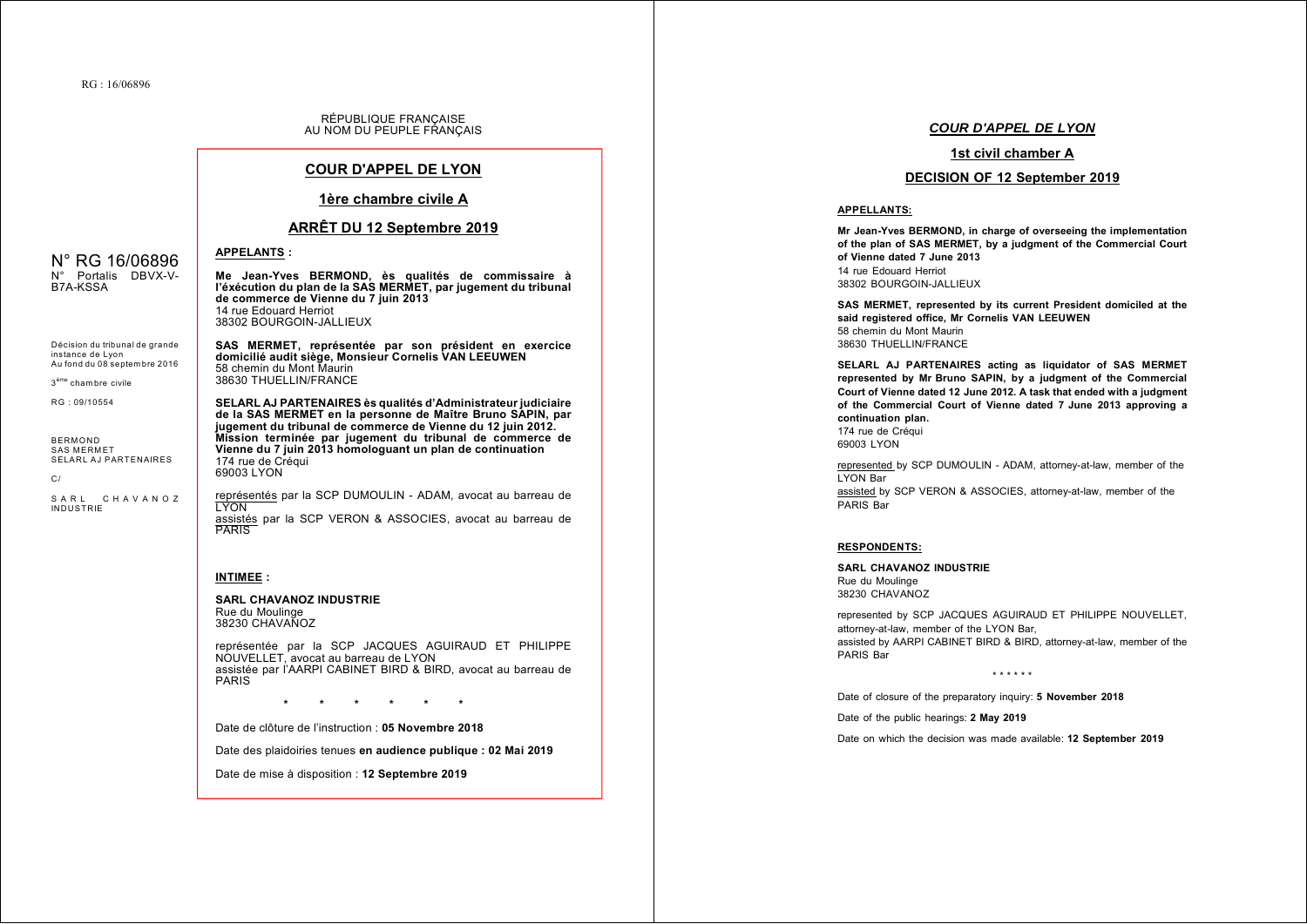Composition de la Cour lors des débats et du délibéré :

- Aude RACHOU, président
- Françoise CLEMENT, conseiller
- Vincent NICOLAS, conseiller

assistés pendant les débats de Marion COUSTAL, greffier

A l'audience, Françoise CLEMENT a fait le rapport, conformément à l'article 785 du code de procédure civile.

Arrêt Contradictoire rendu publiquement par mise à disposition au greffe de la cour d'appel, les parties en ayant été préalablement avisées dans les conditions prévues à l'article 450 alinéa 2 du code de procédure civile.

Signé par Aude RACHOU, président, et par Julie BOUVARD, greffier, auquel la minute a été remise par le magistrat signataire.

 $\begin{array}{ccccccccccccc} * & & & & * & & & * & & \end{array}$ 

La société Chavanoz industrie est une filiale du groupe régional Porcher industries, spécialisée dans la conception et la fabrication de fils spéciaux destinés à l'industrie textile : elle est titulaire du brevet européen EP 0 900 294, déposé le 16 avril 1997 sous demande de priorité française du 7 mai 1996, publié le 24 novembre 1999 et expiré le 16 avril 2017. avant pour objet un fil composite, composé d'une âme en verre entourée d'une gaine comportant une charge ignifugeante.

La société Mermet SAS anciennement dénommée Mermet industrie, est une société spécialisée dans la production de tissus à usage technique de protection solaire, notamment utilisés pour la fabrication de stores : installée dans l'Isère comme la société Chavanoz industrie, elle s'est approvisionnée en fils à tisser auprès de cette dernière pendant de nombreuses années.

Les sociétés Chavanoz industrie et Mermet ont entretenu des relations commerciales avec les sociétés Hexcel fabrics devenue XLScreen et Hélioscreen et ont notamment coopéré à travers une association ScreenGlass et un groupement d'intérêt économique avant pour objet la promotion de stores techniques. Les sociétés Chavanoz industrie et Helioscreen ont conclu le 9 avril 1996 un accord de confidentialité.

La société Chavanoz industrie a ainsi fourni pendant plusieurs années aux sociétés Mermet. XLScreen et Helioscreen un nouveau fil faisant l'objet de la protection du brevet EP 0 900 294, en vue de la fabrication de textiles de protection solaire.

La société Mermet a été rachetée en juillet 2005 par le groupe international Hunter Douglas, actionnaire maioritaire de la société Helioscreen depuis 1997 : elle a alors décidé de fabriquer elle-même du fil répondant aux spécificités techniques permettant de satisfaire à la norme M1B1 tenant aux normes anti-feu, pour ses besoins et ceux de la société Helioscreen

En décembre 2008, les sociétés XLScreen et Helioscreen ont brutalement rompu leurs relations commerciales avec la société Chavanoz industrie qui a engagé une procédure pour rupture abusive des relations commerciales devant le tribunal de commerce de Lyon : par arrêt définitif du 6 septembre 2012, après rejet des pourvois en cassation, la cour d'appel de Lyon a accueilli la demande des sociétés Porcher industrie et Chavanoz industrie et condamné les sociétés de droit belge Hunter Douglas Belgium et Helioscreen, et Mermet venant aux droits de la société XLScreen, aux paiements respectifs d'une somme de 2 000 000 euros à titre de dommages-intérêts au titre de la rupture brutale des relations commerciales établies et 3 946 500 euros au titre de la clause pénale contenue au contrat signé entre les parties le 19 juillet 2006.

Page 2 sur 24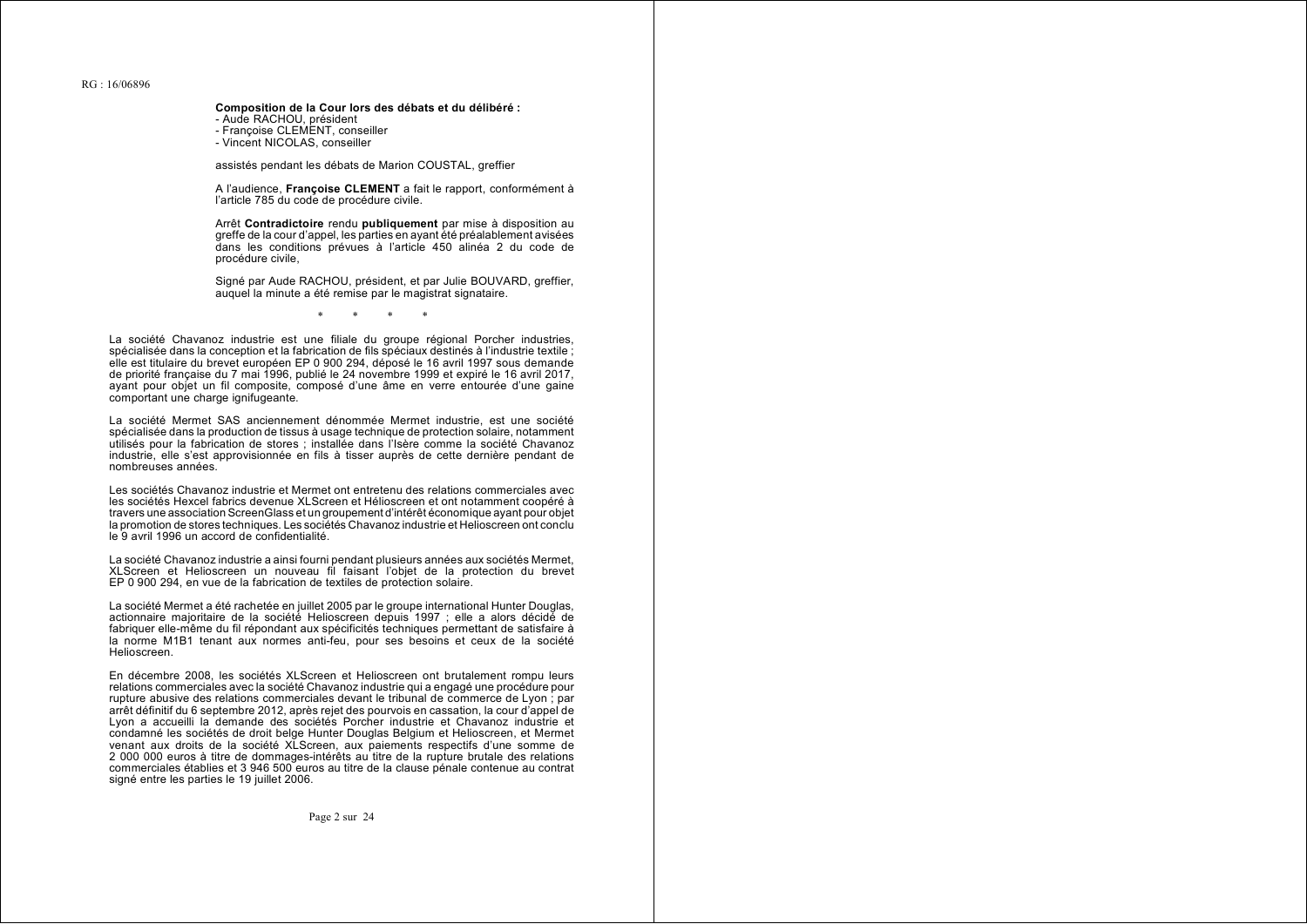Soupconnant par ailleurs la société Mermet de fabriquer des fils selon les enseignements du brevet EP 0 900 294, la société Chavanoz industrie a fait procéder à des opérations de saisie contrefacon les 9 juillet et 7 août 2009, puis assigné les sociétés Mermet SAS et Mermet industrie devant le tribunal de grande instance de Lyon pour contrefacon des revendications n° 1, 2, 4, 5, 7, 8 et 9 de la partie française du dit brevet.

Le 27 janvier 2011, la société Mermet a été absorbée par la société Mermet industrie devenue depuis la société Mermet SAS.

Le 12 juin 2012, la société Mermet a fait l'obiet d'un jugement de redressement judiciaire et les organes de la procédure sont intervenus à l'instance.

Par jugement du 7 juin 2013, a été homologué un plan de continuation avec désignation de Me Blanchard ès qualités de commissaire à son exécution.

Par jugement du 8 septembre 2016, le tribunal de grande instance de Lyon a :

- écarté les pièces communiquées par la société Mermet sous les n° 54 à 64 et 75.

- reieté la demande en nullité des revendications n° 1, 2, 4, 5, 7, 8 et 9 de la partie du brevet européen FP 0 900 294

- dit que la société Mermet a commis des actes de contrefacon des revendications n° 1, 2, 4, 5, 7, 8 et 9 de la partie du brevet européen EP 0 900 294 au préjudice de la société Chavanoz.

#### en conséquence.

- condamné la société Mermet, sous astreinte définitive de 2 000 euros par infraction constatée, à l'expiration d'un délai d'un mois à compter de la signification du jugement, à cesser toute détention, fabrication, commercialisation, offre à la vente, sous quelque forme que ce soit du fil arqué de contrefaçon référencé "165 tex" ou d'une fibre textile incorporant le fil arqué de contrefacon référencé "Satiné 5500", reproduisant les revendications du brevet européen EP 0 900 294,

- dit que le tribunal se réserve la liquidation de l'astreinte.

- fixé la créance de la société Chavanoz industrie au passif de la société Mermet à la somme de 16 812 219 euros (soit 4 900 000 euros + 11 912 219 euros) pour la période 2006/2012, sous réserve des déclarations de créance régularisées par la société Chavanoz industrie et produites auprès du mandataire judiciaire,

- condamné la société Mermet à verser à la société Chavanoz industrie la somme de 8 508 727 euros en réparation du préjudice subi du fait de la contrefacon de la partie française du brevet commise à compter de la date d'ouverture du jugement de redressement judiciaire le 12 juin 2012 jusqu'au 31 décembre 2014 pour la référence contrefaisante 165 tex M1 B1.

- débouté la société Chavanoz industrie de sa demande en dommages-intérêts supplémentaire fondée sur l'article L.615-7-1 du code de la propriété intellectuelle,

- autorisé la publication du dispositif du jugement dans 2 journaux, revues ou magazines français au choix de la société demanderesse aux frais de la société Mermet sans que le coût de chaque publication n'excède, à la charge de celle-ci, la somme de 5 000 euros ĤT.

- débouté la société Mermet, Me Bermond ès qualités et la Selarl Administrateurs judiciaires partenaires, prise en la personne de Me Sapin administrateur judiciaire de la société Mermet de toutes leurs demandes.

 $[...]$ 

By a judgment of 8 September 2016, the *tribunal de grande instance de I von*:

- set aside the exhibits produced by Mermet under Nº 54 to 64 and 75,

- dismissed the claim for invalidity of claims 1, 2, 4, 5, 7, 8 and 9 of the French designation of European patent EP 0 900 294,

- held that Mermet committed acts of infringement of claims 1, 2, 4, 5, 7, 8 and 9 of the French designation of European patent EP 0 900 294, to the detriment of Chavanoz,

consequently.

- ordered Mermet, under a set penalty of  $\epsilon$ 2.000 per recorded infringement, after a period of one month from the service of the judament, to stop holding, manufacturing. marketing, offering for sale, in any form, the allegedly infringing yarn referenced "165 tex" or a textile fibre incorporating the allegedly infringing yarn referenced "Satiné 5500", reproducing the claims of European patent FP 0 900 294

- held that the *tribunal* reserves the calculation of the penalty.

- fixed the amount of Chavanoz industrie's claim registered as one of Mermet's liabilities at  $\in$ 16.812.219 (i.e.  $\in$ 4.900.000 +  $\in$ 11.912.219) for the 2006/2012 period, subject to the declarations of claim regularised by Chavanoz industrie and produced to the administrator in insolvency

- ordered Mermet to pay the sum of €8.508.727 to Chavanoz industrie in compensation for the damage suffered from the infringement of the French designation of the patent committed as of the date of opening of the insolvency proceedings on 12 June 2012 until 31 December 2014, concerning the infringing reference 165 tex M1 B1.

 $\left[\ldots\right]$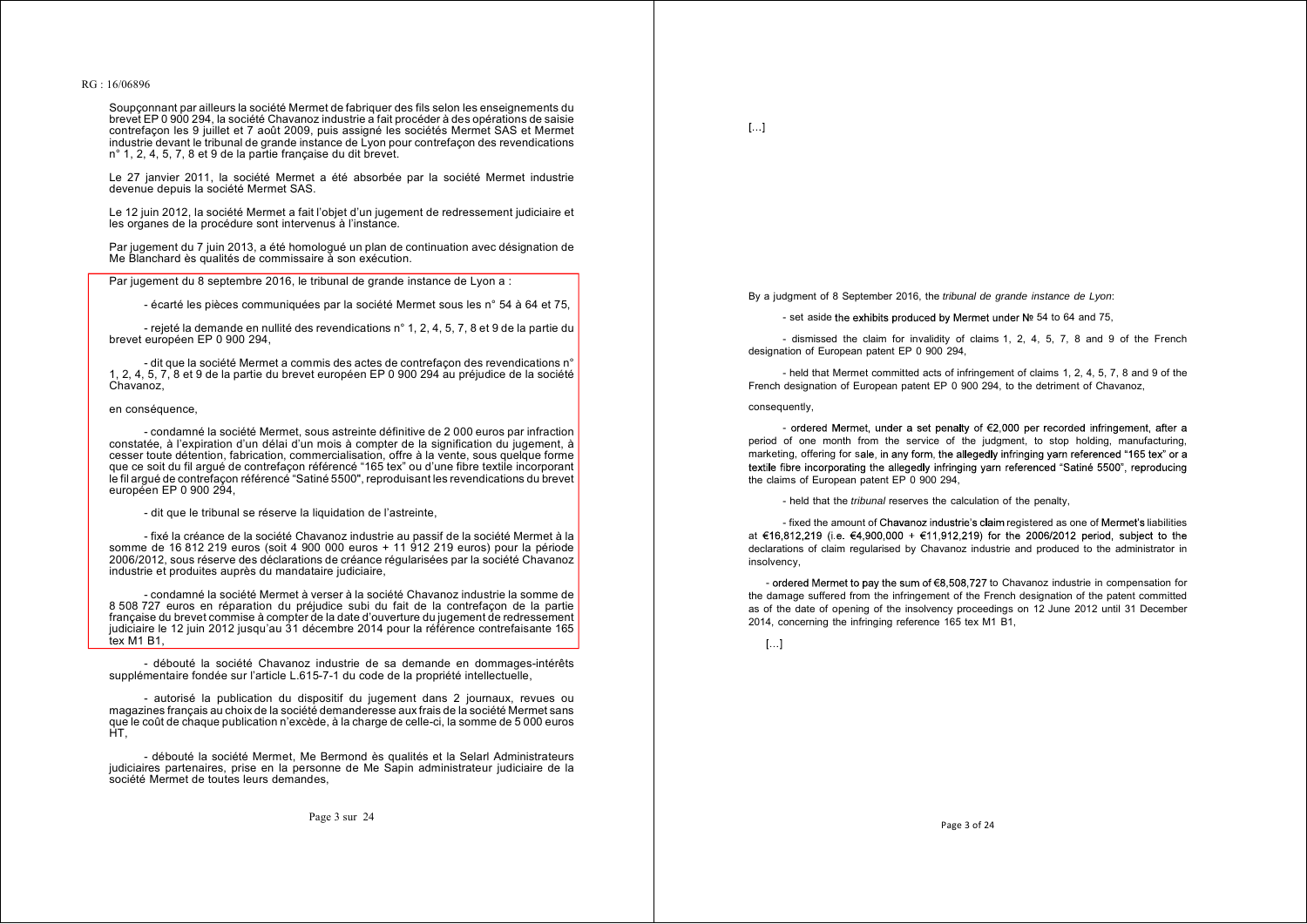- débouté les parties du surplus de leurs demandes, plus amples ou contraires.

- condamné in solidum la société Mermet, Me Bermond ès qualités et la Selarl Administrateurs judiciaires partenaires, prise en la personne de Me Sapin administrateur judiciaire de la société Mermet, aux dépens et à payer à la société Chavanoz industrie une somme de 100 000 euros au titre de l'article 700 du code de procédure civile.

- ordonné l'exécution provisoire du jugement, sauf pour ce qui concerne la mesure de publication.

Une somme de 8 millions d'euros a alors été séquestrée auprès du bâtonnier de Paris conformément à un accord entre les parties.

Le tribunal a notamment :

- considéré que les pièces n° 54 à 64 se trouvant couvertes par un accord de confidentialité et la pièce n° 75 rédigée en langue allemande et non traduite, devaient être écartées.

- après avoir caractérisé le domaine technique de l'invention, rejeté la demande en nullité des revendications n° 1 2 4 5 7 8 et 9 en considérant que

- l'inventeur était un homme de métier. la description du brevet est suffisante et l'homme du métier, faisant appel à son seul bagage, à la lecture du brevet dans sa globalité, pouvait sans difficulté mettre en oeuvre l'invention, circonstance justifiant le rejet de la demande de nullité pour description insuffisante,

- aucune antériorité pertinente ne justifie le grief tiré de l'absence de nouveauté,

- le défaut d'activité inventive de la revendication n°1 ou des revendications 2. 4, 5, 7, 8 et 9 qui sont placées dans la dépendance de la première n'est pas démontré,

- jugé que la société Mermet s'est rendue coupable d'actes de contrefacon par équivalence,

- considéré que le préjudice subi devait être fixé aux sommes de 4 900 000 euros au titre de la marge perdue pour les années 2006/2008, 1912 219 euros au titre de la marge perdue pour la période du 1<sup>er</sup> janvier 2009 au 12 juin 2012 et 8 508 727 euros pour la période du 13 juin 2012 au 31 décembre 2014, concernant seulement la référence contrefaisante "165 tex".

Selon déclaration du 28 septembre 2016 la société Mermet, Me Bermond, ès qualités de commissaire à l'exécution du plan de cette société ordonné le 7 juin 2013 et la Selarl AJ Partenaires ès qualités d'administrateur judiciaire de la société Mermet, représentée par Me Sapin, ont formé appel à l'encontre de ce jugement.

Vu les dernières conclusions déposées et notifiées le 20 décembre 2018 par la société Mermet et Me Blanchard, désigné en remplacement de Me Bermond ès qualités de commissaire à l'exécution du plan qui concluent

- à l'infirmation du jugement du 8 septembre 2016 en ce qu'il a statué sur la demande en nullité des revendications d'origine n° 1, 2, 4, 5, 7, 8 et 9 du brevet européen EP 0,900 294 et sur la demande en contrefaçon et demandent à la cour de :

- annuler les revendications nouvelles n° 1, 2, 3, 5, 6, 7, 8 et 9 du brevet, résultant de la procédure de limitation, pour défaut de nouveauté, insuffisance de description et en toute hypothèse, défaut d'activité inventive,

- annuler la revendication nouvelle n° 2 ainsi que les nouvelles revendications 5.7, 8 et 9 qui en dépendent, pour extension de son objet au-delà du contenu de la demande

Page 4 sur 24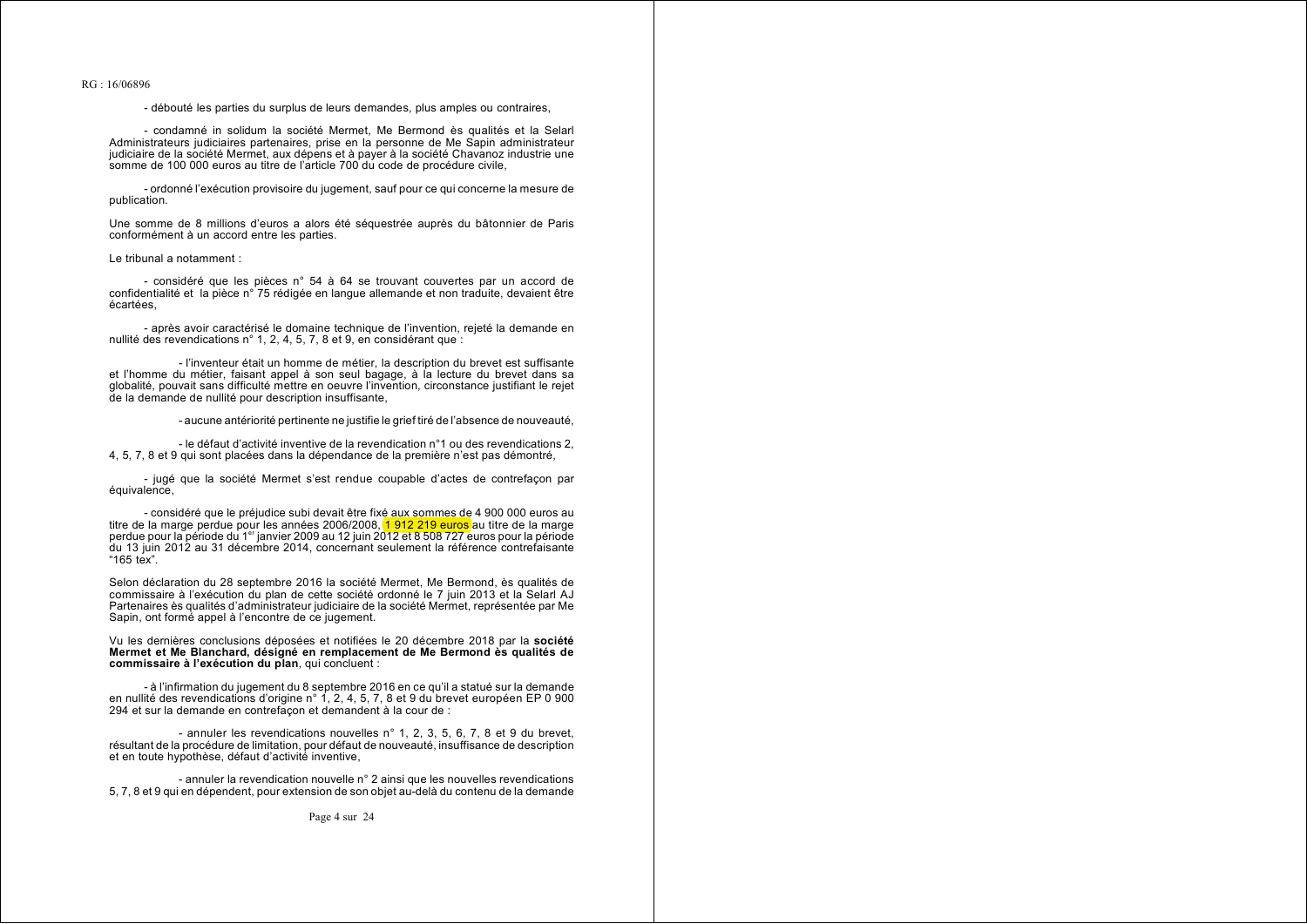# telle qu'elle a été déposée.

- à titre subsidiaire, dire que la société Mermet n'a commis aucun acte de contrefacon des revendications nouvelles n° 1, 2, 3, 5, 7, 8 et 9 du brevet européen EP 0 900 294 du fait de la fabrication et vente du fil 165 tex M1 B1.

- à titre plus subsidiaire, à l'infirmation du jugement en ce qu'il a fixé la créance de la société Chavanoz industrie au passif de la société Mermet pour les faits de contrefacon antérieurs au jugement de redressement judiciaire et condamné la société Mermet à payer à cette dernière des dommages-intérêts en réparation des actes de contrefacon commis postérieurement et ramener à de plus justes proportions les sommes retenues,

- à la confirmation du jugement ce qu'il a rejeté la demande de la société Chavanoz industrie tendant au retrait des circuits de distribution et à la destruction des articles portants atteinte à la partie française du brevet européen ainsi que des machines avant permis la production des dits produits.

- à la condamnation de la société Chavanoz aux dépens et à paver à la société Mermet une somme de 150 000 euros au titre de l'article 700 du code de procédure civile.

- au rejet de toutes les demandes formées par la société Chavanoz

Vu les dernières conclusions notifiées et déposées le 30 novembre 2018 par la société Chavanoz industrie qui conclut à la confirmation du jugement critiqué en ce qu'il a rejeté les demandes en nullité de la partie française du brevet européen 0 900 294, en ce qu'il a retenu la contrefaçon commise par Mermet et a ordonné une indemnité au titre de l'article 700 du code de procédure civile et demande à la cour, pour le reste, statuant à nouveau, de :

- rejeter toutes demandes visant à l'annulation du brevet EP 0 900 294 en la forme de ses revendications limitées.

- écarter des débats les pièces communiquées par la société Mermet sous les numéros 54 à 64, 75, 1041, 1041, 1, 1042, 1043, 1043, 1, 1044, 1044, 1, 1045, 1046, 1046, 1, 1048, 1049, 1050, 1072, 1072.1, 1073, 1074, 1075, 1076, 1077 et 1105,

- dire et juger que la société Mermet a commis des actes de contrefacon des revendications n° 1, 2, 3, 5, 7, 8 et 9 de la partie française du brevet européen EP 0 900 294 de la société Chavanoz industrie au préjudice de cette dernière, par détention, fabrication, commercialisation, offre à la vente des fils arrêtés de contrefaçon référencés « 95/97 tex », « 115 tex » et « 165 tex » ou de tout tissu ou stores « S2 1 % », « S2 3 % », « SV 1 % », « SV 3 % », «SV 5 % », «SV 10 % », «M Sreen 8501 », «M-Screen 8503 » et « M-Screen 8505 », « Natte 2115 », « Star » et « Satiné 5500 »,

- pour le cas où la cour s'estimerait insuffisamment informée sur les caractéristiques des fils 95/97 tex et 115 tex fabriqués/commercialisés par la société Mermet, surseoir à statuer sur la contrefacon du chef de ces produits et condamner la société Mermet, sous astreinte de 10 000 euros par jour de retard à compter de la signification de l'arrêt, à produire la ou les compositions des dits fils utilisés depuis début 2006 jusqu'à fin 2016 à tout expert indépendant qui sera désigné par la cour avec mission d'établir un rapport pour établir si cette ou ces compositions sont couvertes par le brevet EP 0 900 294, directement ou par équivalence.

- ordonner la publication du jugement à intervenir, par extrait, dans trois journaux, revues ou magazines français au choix de la société demanderesse et sur deux sites Internet professionnels au choix de cette dernière et aux frais de la société Mermet, à concurrence de 15 000 euros hors taxes par insertion.

- rejeter l'ensemble des demandes, fins et conclusions de la société Mermet et de Me Blanchard.

Page 5 sur 24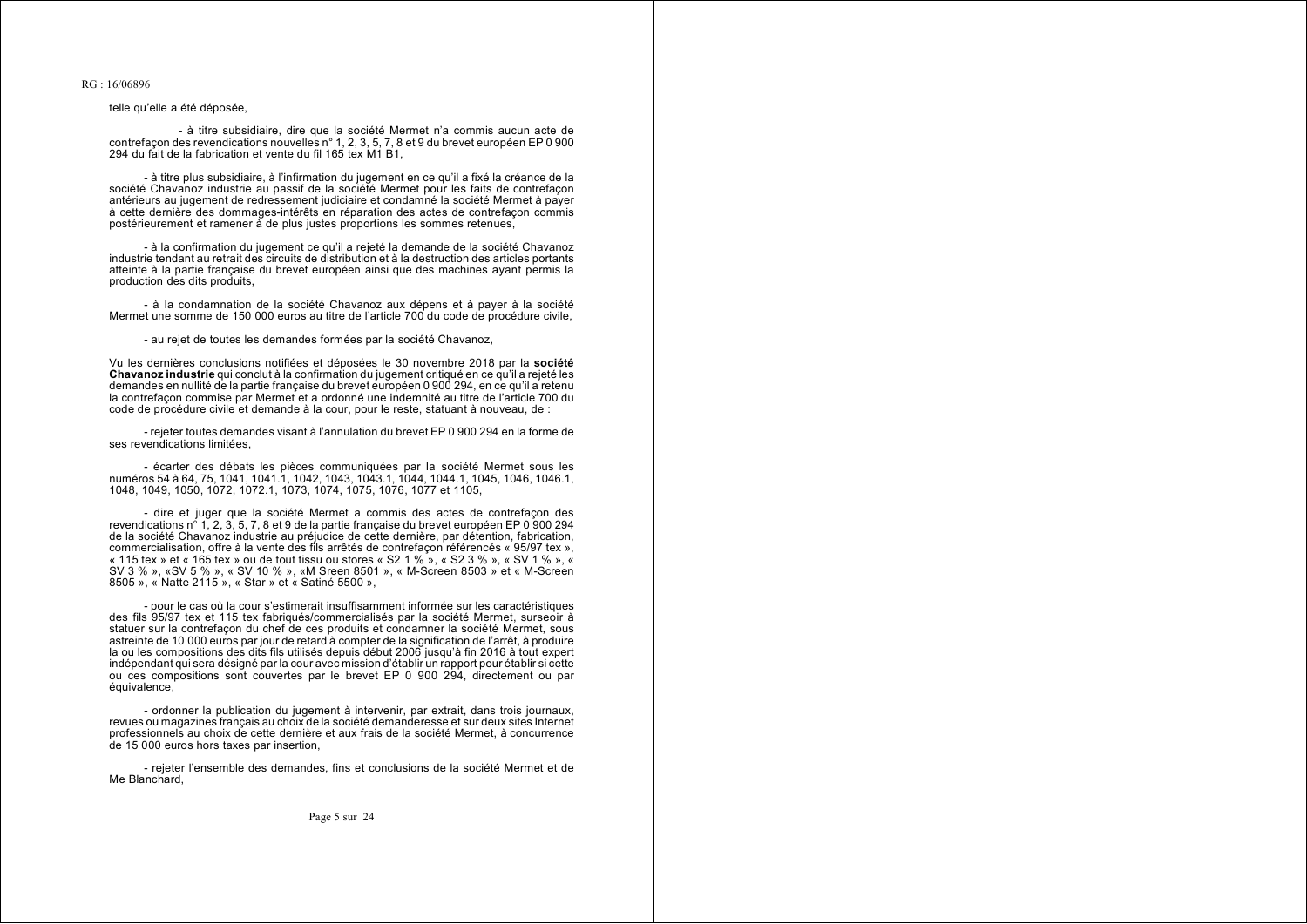Au titre du préjudice,

- du fait des actes de contrefacon commis entre le 7 août 2006 et le 11 juin 2012, (avant jugement de redressement judiciaire) : évaluer le gain mangué global à la somme de 15 686 278 euros et fixer la créance de la société Chavanoz au passif de la société Mermet à la somme de 5 millions d'euros.

- du fait des actes de contrefacon commis entre le 12 juin 2012 et le 31 octobre 2016 : condamner la société Mermet à verser à la société Chavanoz au titre des gains manqués :

- pour le fil 165 tex : 11 278 916 euros,

- pour le fil 115 tex : 3 413 612 euros,

- pour le fil 95/97 tex : 3 233 474 euros.

- du fait de la contrefaçon sur la même période : condamner la société Mermet à verser à la société Chavanoz la somme de 300 000 euros en réparation du préjudice moral subi du fait des actes de contrefacon.

- dire et juger que ces sommes porteront intérêts au taux légal à compter de l'assignation introductive d'instance ou en tout cas à compter du 11 juin 2012, avec capitalisation à chaque date anniversaire du point de départ des intérêts.

Pour le surplus.

- condamner in solidum la société Mermet et Me Blanchard ès qualités, à payer à la société Chavanoz la somme de 200 000 euros titre de l'article 700 du code de procédure civile en cause d'appel.

- condamner solidairement la société Mermet et Me Blanchard ès qualités, aux dépens de l'instance.

Vu l'ordonnance de clôture de la procédure en date du 17 avril 2019.

# **MOTIFS ET DÉCISION**

L'ordonnance de clôture de la procédure d'instruction du dossier, prononcée d'abord le 5 novembre 2018, a été révoquée à la demande des parties, par le conseiller de la mise en état et une nouvelle date de clôture de la procédure a été de nouveau fixée au 17 avril 2019, selon ordonnance du même jour rendue à 11 h.

Aucune des pièces produites postérieurement à cette nouvelle clôture, déposées le 17 avril 2019 à 15 h par la société Mermet et Me Blanchard ès qualités, ne peuvent donc être soumises à la cour qui observe d'ailleurs à ce titre qu'aucune demande de rabat de la nouvelle ordonnance de clôture n'a été présentée aux termes de conclusions déposées par cette dernière

I Sur le domaine technique de l'invention et la solution préconisée par l'invention :

Le brevet européen n° 0 900 294 de la société Chavanoz industrie, publié le 24 novembre 1997, est issu d'une demande internationale de brevet déposée le 16 avril 1997, sous priorité d'une demande de brevet français n° 96 05 942 du 7 mai 1996.

Il a été délivré le 24 novembre 1999 et s'intitule « Fil composite » ; il se rapporte à « un fil composite à usage technique ou industriel, pouvant être assemblé en tout type de structures textiles, notamment surfaces textiles appropriées, pour répondre à toute application ou spécifications particulières, par exemple pour la fabrication de stores ou rideaux, »

Page 6 sur 24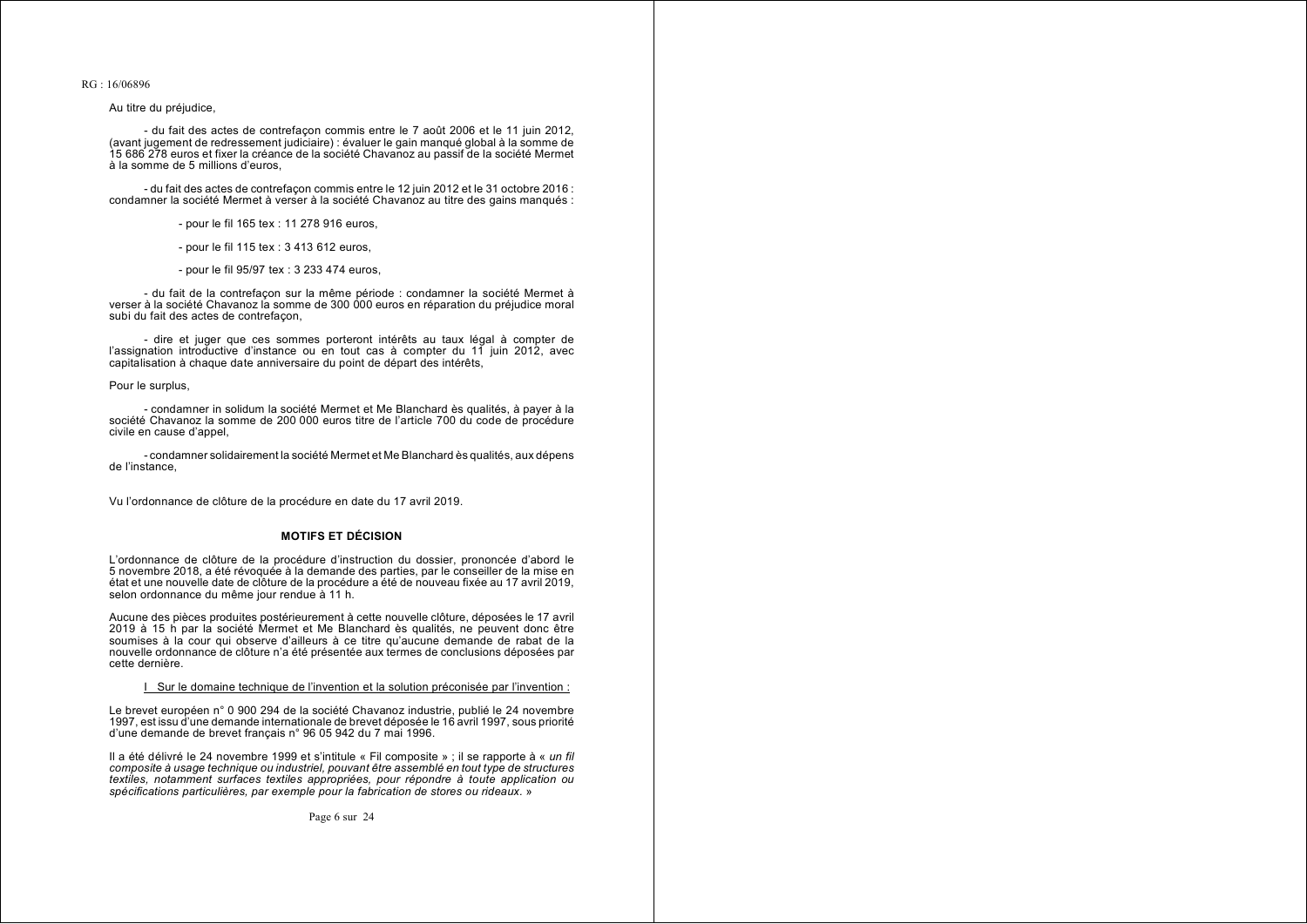Il a fait l'objet à la demande de la société Chavanoz industrie le 7 février 2017, sur le fondement de l'article L. 613-24 du code de la propriété intellectuelle, d'une demande de limitation auprès de l'institut national de la propriété industrielle qui a fait droit à cette requête le 11 avril 2017.

Les termes des revendications s'en sont donc trouvés modifiés de facon rétroactive en cours de procédure d'appel et sont ainsi désormais énoncés :

- revendication  $n^{\circ}$  1 :

Fil composite pour la fabrication d'un tissu technique destiné à la réalisation d'un store, le dit fil comprenant une âme comportant un fil continu en verre et une gaine enduite comportant une matrice constituée par au moins un matériau polymère chloré, par exemple un polychlorure de vinyle ou PVC, et une charge ignifugeante incorporée et distribuée dans la dite matrice, caractérisé en ce que, en combinaison, d'une part la charge ignifugeante comprend une composition ternaire associant un composé oxygéné de l'antimoine, par exemple le trioxyde d'antimoine, un oxyde métallique hydraté dont le métal est choisi dans le groupe constitué par l'aluminium, le magnésium, l'étain, le zinc, et le plomb, par exemple un hydrate d'alumine, et un borate de zinc, et d'autre part, avec ladite composition ternaire. la composition pondérale totale en matière inorganique du fil. est comprise entre 4 % et  $65 \%$  »

- revendication  $n^{\circ}$  2 ·

Fil composite selon la revendication 1, caractérisé en ce que la gaine comporte du plastifiant étant constituée de phtalate organique.

- revendication  $n^{\circ}$  3 :

Fil composite selon la revendication 1, caractérisé en ce que la composition pondérale totale en matière inorganique de la gaine est comprise entre 4 et 15 %.

- revendication  $n^{\circ}$  4 :

Fil composite selon la revendication 1, caractérisé en ce que la charge ignifugeante consiste en la dite composition ternaire.

- revendication  $n^{\circ}$  5 :

Fil composite selon la revendication n° 2, caractérisé en ce que la composition pondérale en plastifiant du dit fil n'excède pas 40 %, et est de préférence comprise entre 10 et 20 %.

- revendication  $n^{\circ}$  6 :

Fil composite selon la revendication 1, caractérisé en ce que la composition ternaire de la charge ignifugeante associe à parts pondérales sensiblement égales, le composé oxygéné d'antimoine. l'oxyde métallique hydraté et le borate de zinc.

- revendication  $n^{\circ}$  7  $\cdot$ 

Structure textile, caractérisé en ce qu'elle est obtenue à partir d'au moins un fil composite selon l'une quelconque des revendications 1 à 6.

- revendication  $n^{\circ}$  8 :

Structure textile selon la revendication 7 caractérisée en ce qu'elle consiste en une nappe textile, tissée ou non, notamment en un tissu obtenu par tissage en chaîne et/ou trame du fil composite.

Page 7 sur 24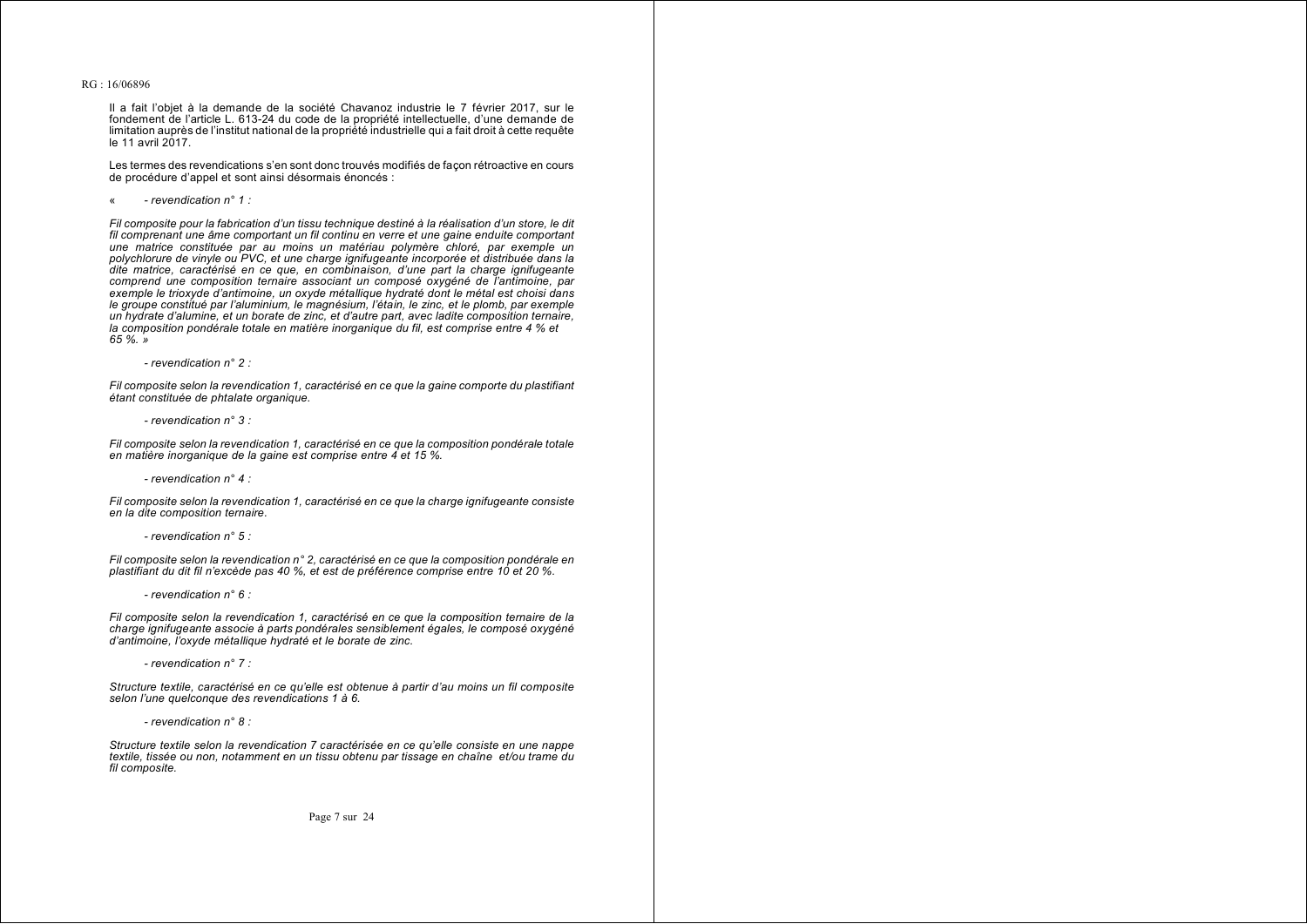# - revendication  $n^{\circ}$  9 :

Store ou rideau, comprenant une toile constituée par un tissu selon la revendication 8.»

Le brevet Chavanoz explique que les tissus techniques obtenus avec les fils composites comprenant notamment des fils de verre et une gaine enduite comportant une matrice plastique, notamment pour l'aménagement intérieur et extérieur de constructions, sont soumis à des exigences et des classements de comportement au feu, notamment en Allemagne, identifiés par les codes B1 à B3, le classement B1 caractérisant le meilleur comportement au feu accessible par un matériau comprenant des matières organiques (tel le PVC) et en France, identifiés par les codes M0 à M4, le classement M1 identifiant le meilleur comportement au feu généralement accessible par un matériau comprenant des matières organiques et le classement F3 caractérisant le meilleur comportement accessible par un matériau contenant un polymère halogéné.

Il indique que « l'inconvénient des tissus techniques de l'art antérieur est qu'ils présentent un comportement au feu ayant une certaine limite, illustré par le fait que de tels tissus n'ont jamais pu obtenir, sans traitement chimique postérieur à leur tissage, le classement B1 de la réglementation allemande, conjointement avec le classement M1 de la réglementation française, » : il précise que l'utilisation de plastifiants, comme des phosphates, connus pour améliorer le comportement au feu détériore les caractéristiques de mise en oeuvre (souplesse, pouvoir alissant etc...) des fils, ce qui nuit à leur tissage, le rend difficile et augmente l'indice de fumée, étant rappelé qu'une proportion pondérale trop importante de la charge jonifugeante détériore également les caractéristiques de mise en oeuvre et que les documents enseignant des charges jgnifugeantes améliorant le comportement au feu ne précisent pas l'application de la matière plastique, les charges divulguées ne convenant pas pour améliorer le comportement au feu du fil composite considéré.

Selon le brevet, le défaut d'obtention pour ses tissus du classement M1 B1 des dites réglementations résulte de la nature organique de certains constituants du fil composite. notamment le matériau polymère coloré. Je plastifiant, voire certains additifs d'enduction : il prétend que le problème technique à résoudre est double et consiste donc à rechercher la composition d'un fil composite qui d'une part permette d'obtenir un tissu bénéficiant d'un comportement au feu amélioré, satisfaisant aux classements allemand et français et d'autre part ne nuise pas aux caractéristiques de mise en œuvre du fil nécessaires à leur tissage.

Le brevet prétend alors résoudre le double problème ainsi présenté en enseignant la combinaison de deux caractéristiques essentielles de la gaine entourant le fil d'âme :

- une composition ternaire pour la charge ignifugeante associant :

- un composé oxygéné d'antimoine par exemple du trioxyde d'antimoine ou du pentoxyde d'antimoine.

- un oxyde métallique hydraté dont le métal est choisi dans le groupe constitué par l'aluminium, le magnésium, l'étain, le zinc, et le plomb, par exemple hydrate d'alumine,

- un borate de zinc, hydraté ou non,

- avec le maintien de la composition pondérale totale en matière inorganique du fil composite, y compris l'âme, dans une fourchette comprise entre 4 et 65 %.

Le brevet indique enfin que le fil composite selon l'invention présente « globalement et intrinsèquement un comportement au feu amélioré, exprimé conjointement par une diminution substantielle de la température des fumées de combustion et par un abaissement substantiel du seuil d'inflammation résiduelle des différents tissus obtenus avec le fil selon l'invention. de telle sorte qu'en particulier de tels tissus puissent satisfaire à la fois aux classements actuels B1 de la réglementation allemande et M1 et F3 de la réglementation française, et tout cela sans nuire aux caractéristiques de mise en œuvre du même fil, requises pour le  $tissaae.$ 

Page 8 sur 24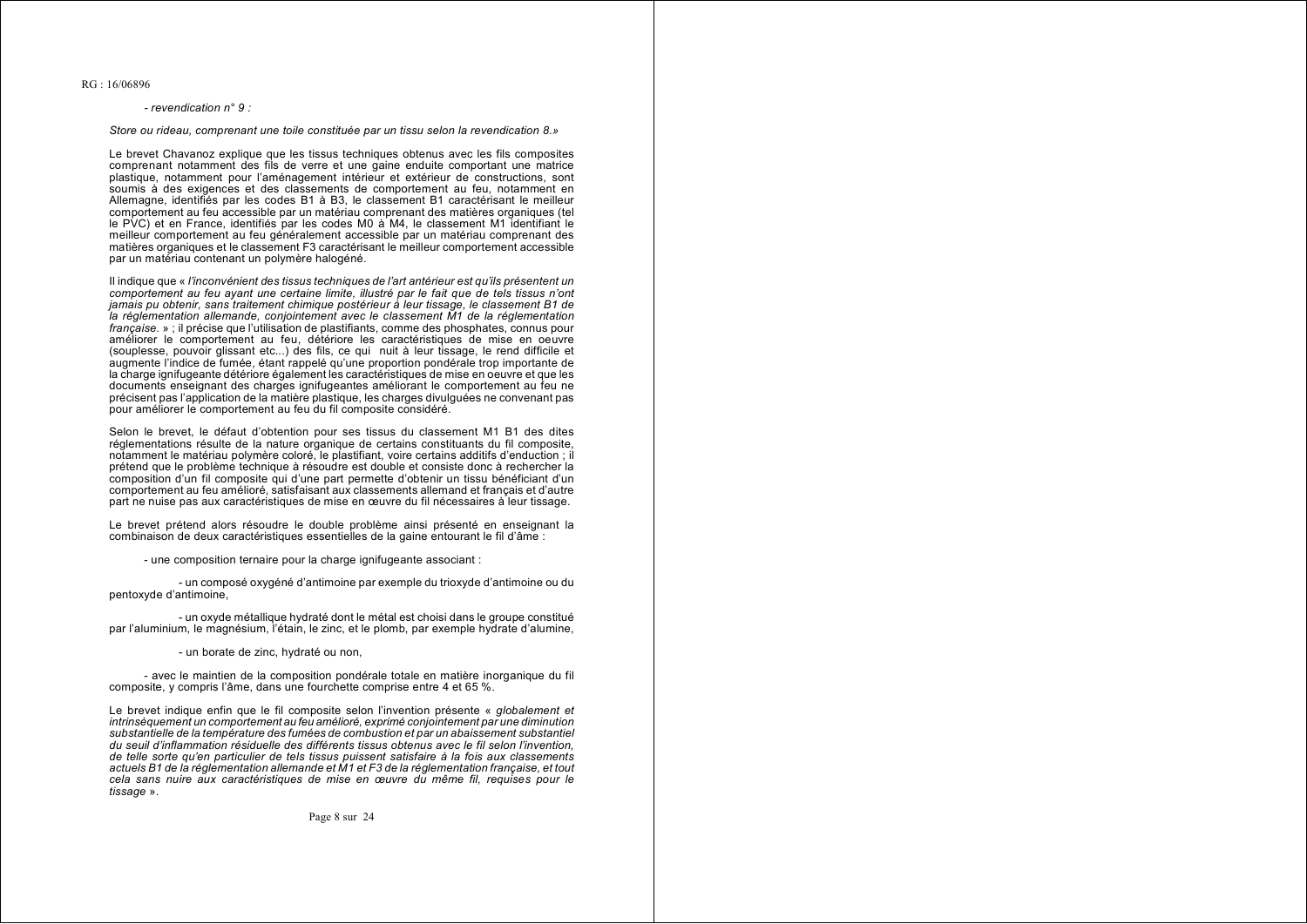## Il Sur la demande en nullité des revendications nouvelles du brevet :

## A | Sur la nullité pour défaut de nouveauté :

La société Mermet soutient que les revendications modifiées 1, 2, 3, 5, 7, 8 et 9 du brevet européen Chavanoz sont nulles pour défaut de nouveauté en raison de l'accessibilité au public de l'objet de ces revendications par la divulgation qu'en ont opérées la société Chavanoz industrie elle-même et la société Helioscreen avant la date de priorité du 7 mai 1996

Elle soutient à ce titre que du fil présentant les caractéristiques revendiquées a été vendu et livré, bien avant la date de priorité du brevet Chavanoz du 7 mai 1996, à la société Helioscreeen et à la société Mermet, qui n'étaient alors pas soumises à un accord de confidentialité au moment de la divulgation : que du tissu confectionné avec ce fil a été vendu et livré par la société Helioscreeen à des tiers, non soumis non plus à une obligation de confidentialité ; que les méthodes d'analyse à disposition de l'homme du métier à la date de priorité du brevet Chavanoz lui permettaient de découvrir l'invention en analysant le fil M1/B1 fabriqué par la société Chavanoz ou le tissu confectionné par la société Helioscreen à partir de ce fil.

Elle prétend enfin que pour démontrer cette situation, elle est en droit de produire en justice des documents qui lui ont été communiqués par la société Helioscreen dans la mesure où :

- l'accord de confidentialité signé le 9 avril 1996 entre la société Chavanoz et la société Helioscreen est devenu caduc à compter de la publication de la demande de brevet le 14 novembre 1997.

- en vertu de l'effet relatif des contrats, l'accord de confidentialité ne pouvait obliger que les parties signataires dont ne faisait pas partie la société Mermet.

- l'accord de confidentialité, à supposer qu'il ne soit pas caduc et soit opposable à la société Mermet, ne pouvait lui-même en tant que pièce, être écarté des débats,

- à supposer que cet accord de confidentialité ne soit pas caduc et soit opposable à la société Mermet, plusieurs pièces écartées à tort par le premier juge et d'autres dont la société Chavanoz demande le rejet, n'entrent pas dans le champ d'application de cet accord.

Elle ajoute que les dispositions de l'accord de confidentialité ne peuvent effacer la divulgation antérieure de l'invention, alors même que cet accord ne constitue pas un acte recognitif ou confirmatif d'une obligation de confidentialité préexistante et que les ventes de tissus par la société Helioscreen à des tiers constituent une divulgation, quand bien même celle-ci aurait violé une prétendue obligation de confidentialité.

La société Chavanoz industrie soutient quant à elle que le brevet est nouveau. la société Mermet avant elle-même retiré dans un premier temps son moyen tenant à la nullité du brevet pour défaut de nouveauté avant de le reprendre en cours de procédure d'appel : elle ajoute que les pièces sur lesquelles se fonde l'intimée sont irrecevables et doivent être écartées des débats dans la mesure où elles ont été remises par la société Helioscreen à la société Mermet à la demande de cette dernière alors même que relatant des échanges intervenus entre les sociétés Chavanoz et Helioscreen de 1992 à 1996, ces pièces ne pouvaient être communiquées à la société Mermet, tiers à un accord de confidentialité conclu entre la société Chavanoz et la société Helioscreen le 9 avril 1996 ; elle prétend que l'effet relatif des contrats n'empêche pas de se prévaloir des obligations de confidentialité ainsi convenues dans un accord qui n'est pas devenu caduc le 13 novembre 1997 par l'effet de la publication de la demande de brevet et soutient enfin que le droit de se défendre en justice qui peut justifier par une partie la production d'un document en fraude d'un engagement de confidentialité, ne peut toutefois autoriser l'accession frauduleuse par un tiers à un document remis par une des signataires à l'accord de confidentialité.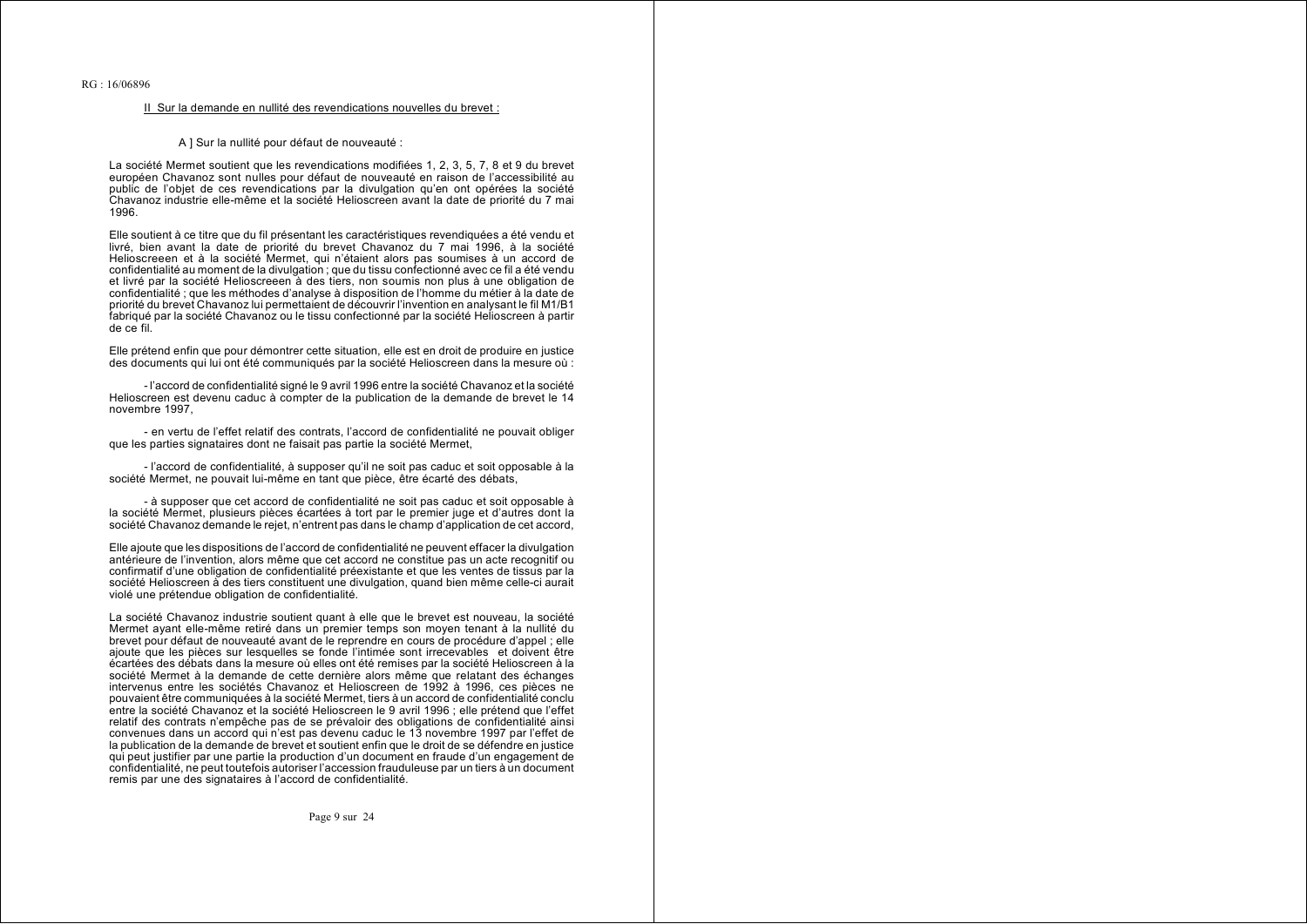Elle soutient encore qu'il n'est pas établi que les pièces litigieuses produites aux débats par la société Mermet se rapportent bien à un fil selon les caractéristiques du brevet EP 000 294 et qu'il n'est nullement démontré qu'un fil, remis et utilisé par la société Helioscreen, à le supposer conforme au brevet, aurait divulgué l'information en l'absence de toute certitude et tracabilité des échantillons testés : que le tissu remis à la société Krülland et prétendument exposé au public n'est pas opposable au visa des articles L.611-13 du code de la propriété intellectuelle et 55 du code des brevets européens puisque constituant un abus intervenant dans les 6 mois précédant la date de dépôt du brevet et qu'enfin et en tout état de cause. disposer de fils selon l'invention, n'aurait pas permis à l'homme du métier d'analyser sa composition et de le reproduire sans difficulté excessive.

#### Sur ce:

1) sur la demande de la société Chavanoz industrie tendant à voir écarter certaines pièces des débats :

La société Chavanoz industrie présente une demande tendant à voir écarter les pièces communiquées par la société Mermet sous les numéros 54 à 64, 75, (communiquées devant<br>le premier juge) et 1041, 1041.1, 1042, 1043, 1043.1, 1044, 1044.1, 1045, 1046, 1046.1, 1048, 1049, 1050, 1072, 1072, 1, 1073, 1074, 1075, 1076, 1077 et 1105 (communiquées en cause d'annel)

Il incombe à chaque partie, en application de l'article 9 du code de procédure civile, de producer conformément à la loi les faits nécessaires au succès de sa prétention.

Il incombe par ailleurs au juge, dans sa mission d'administration des preuves, de contribuer à la manifestation de la vérité en assurant le respect des droits et libertés des justiciables. en s'assurant notamment de la protection de certains droits particuliers et en contrôlant la manière d'obtention des preuves par les parties, en vérifiant à ce titre, que les procédés employés ont été respectueux des droits des justiciables.

Pour contester le caractère de nouveauté du brevet dont elle réclame la nullité, la société Mermet qui a conclu à la divulgation du dit brevet antérieurement à sa date de publication, a produit aux débats, tant devant le premier juge qu'en cause d'appel, diverses pièces qu'elle considère comme pertinentes à établir la réalité de sa prétention.

Le premier juge a alors décidé au visa des articles 1134 et 1165 anciens du code civil, que l'accord de confidentialité conclu le 9 avril 1996 entre les sociétés Chavanoz industrie et Helioscreen justifiait que soient déclarées irrecevables et écartées des débats, les pièces 54. 58 à 64 comprenant en pièce 64 l'accord de confidentialité lui-même, censées établir que la première société a fourni à la seconde, avant la date de publication du brevet, diverses quantités de fil doté des caractéristiques techniques couvertes par le brevet.

Le tribunal a considéré que l'effet rétroactif que les parties ont donné à leur accord de confidentialité, ont doté leurs relations commerciales pour la période comprise entre le 9 mai 1994 et le 9 avril 1996, ainsi que les documents élaborés au cours de cette période critique. d'un caractère confidentiel incompatible avec la production aux débats. 20 ans après la date de conclusion de cet accord, des dits document qui doivent être écartés, la qualité de tiers au contrat de la société Mermet ne l'autorisant pas par ailleurs à communiquer ou utiliser des informations obtenues dans le cadre de ces échanges et appartenant à la société Chavanoz industrie.

Si en application de l'article 1165 du code civil, les conventions n'ont d'effet qu'entre les parties contractantes, l'effet relatif des conventions ne peut cependant avoir pour effet d'interdire aux tiers d'invoguer une situation de fait créée par les conventions auxquelles ils n'ont pas été parties, dès lors que cette situation de fait leur cause un préjudice de nature à fonder une action en responsabilité.

# 1) on Chavanoz industrie's request to set aside certain exhibits from the discussion:

Chavanoz industrie lodges a request for setting aside the exhibits produced by Mermet under numbers 54 to 64, 75, (produced in first instance) and 1041, 1041.1, 1042, 1043. 1043.1, 1044, 1044.1, 1045, 1046, 1046.1, 1048, 1049, 1050, 1072, 1072.1, 1073, 1074, 1075, 1076, 1077 and 1105 (produced in appeal).

Pursuant to Article 9 of the French Civil Procedure Code, the onus is on each party to prove in accordance with the law the facts necessary for the success of its claim.

The onus is also on the judge, in his or her task of administering evidence, to contribute to the manifestation of truth by ensuring that the rights and freedoms of individuals are respected, in particular by ensuring the protection of certain specific rights and by monitoring the manner in which evidence is obtained by the parties, and, therefore, by verifying that the methods employed have respected the rights of individuals.

To contest the novelty of the patent whose invalidity it claims, Mermet, which asserted that the said patent had been disclosed prior to its publication date, produced both in first instance and in appeal various exhibits which it considers relevant to establish the reality of its claim

The first-instance judge then decided, having regard to former Articles 1134 and 1165 of the French Civil Code, that the confidentiality agreement concluded on 9 April 1996 between Chavanoz industrie and Helioscreen justified declaring inadmissible and excluding from the proceedings exhibits 54, 58 to 64 containing in exhibit 64 the confidentiality agreement itself, which were supposed to establish that the former had supplied to the latter, before the date of publication of the patent, various quantities of yarn with the technical characteristics covered by the patent.

The *tribunal* considered that the retroactive effect that the parties gave to their confidentiality agreement conferred on their commercial relations for the period between 9 May 1994 and 9 April 1996, as well as the documents drawn up during this critical period. a confidential nature incompatible with the production in court, 20 years after the date of conclusion of this agreement, of the said documents that must be excluded; in addition. Mermet's status as third party to the contract does not allow it to communicate or use information obtained in the context of these exchanges and belonging to Chavanoz industrie.

If, pursuant to Article 1165 of the French Civil Code, the agreements have effect only between the contracting parties, the relative effect of the agreements may not, however, have the effect of prohibiting third parties from invoking a factual situation created by the agreements to which they were not party, if that factual situation causes them damage such as to justify an action for liability.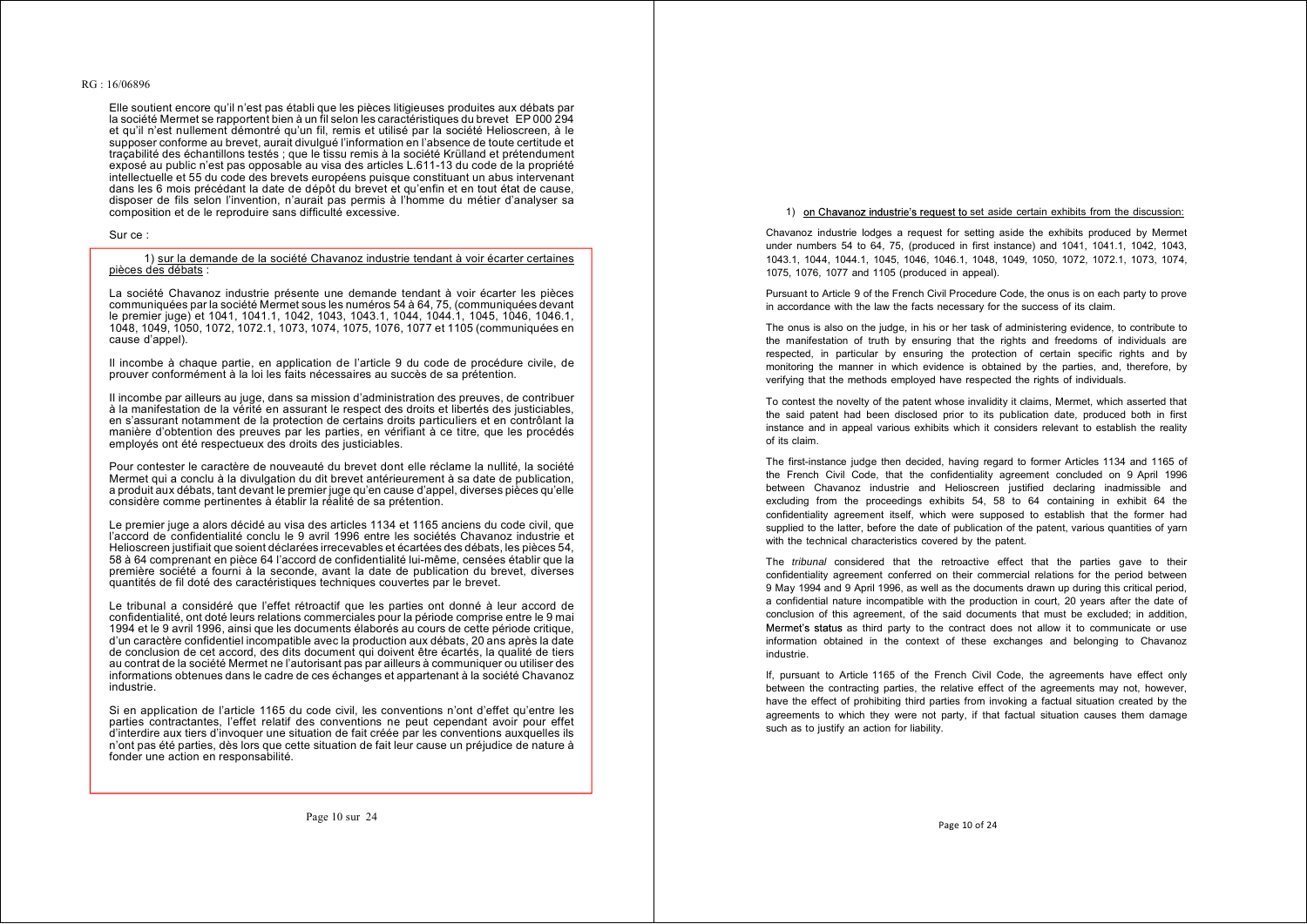Il s'ensuit qu'en l'espèce, si la société Mermet qui n'était pas partie à l'accord de confidentialité ne peut l'invoquer pour prétendre à la création d'un droit à son profit, elle se trouve cependant en droit de le soumettre au juge en tant que fait juridique dans le cadre de sa demande tendant à obtenir la nullité du brevet pour divulgation destructrice de nouveauté.

Si certaines pièces peuvent être considérées comme confidentielles en application d'un accord de confidentialité, il importe d'ailleurs que soit nécessairement produit au dossier et soumis au juge cet accord de facon à ce qu'il soit statué sur sa portée et ses effets sur la recevabilité des pièces litigieuses.

Aux termes de l'"accord de confidentialité" convenu le 9 avril 1996, entre la société Chavanoz industrie d'une part et la société de droit belge Helioscreen d'autre part, dont il était indiqué qu'il était conclu pour une durée indéterminée à effet rétroactif à compter du 9 mai 1994, les parties ont rappelé la teneur de leurs activités respectives et l'existence de leurs relations commerciales, concernant notamment la réalisation et fabrication par la société Chavanoz industrie d'échantillons de fil, selon les spécifications et indications de la société Helioscreen, remis à cette dernière avec communication des informations techniques ou pratiques dont les caractéristiques techniques du fil, nécessaires à leur tissage, notamment avec les machines et équipements de la société Helioscreen, pour obtenir des échantillons de tissu permettant à la société Chavanoz industrie d'effectuer tous essais de résistance au feu dudit tissu

Il était précisé que les échantillons de fils seront remis par la société Chavanoz industrie à la société Helioscreen et qu'en contrepartie celle-ci remettrait à la première, pour essais de résistance au feu. les échantillons de tissus.

Il était alors prévu à l'article 2 " Propriété des informations échangées ", que :

"- toutes les informations communiquées par CI (Chavanoz industrie) à HS (Helioscreen) au titre de l'article 1.1, y compris celles immédiatement accessibles à HS du fait de sa détention provisoire d'un échantillon du FIL, appartiennent uniquement à CI et en conséquence, HS s'interdit :

a) toute divulgation, publication, communication à un tiers, y compris sous forme confidentielle, des dites informations.

b) toute utilisation, usage ou exploitation des dites informations, autre que celui requis pour la mise en oeuvre du FIL pur obtenir l'échantillon de tissu.

c) toute conservation ou stockage d'une partie de l'échantillon de fil : le reste éventuel de l'échantillon, non tissé, sera remis en totalité à CI, avec l'échantillon du tissu.

d) toute analyse par elle-même ou par un tiers du fil.

e) toute prise de droit de propriété industrielle, dont brevet, par elle-même ou par un tiers, dans tous pays, ayant pour objet tout ou partie des dites informations,

- CI pourra disposer librement et sous sa responsabilité de l'échantillon de tissu d'une part et de foutes les informations contenues dans le rapport remis par HS, d'autre part, Les informations contenues ou supportées par l'échantillon de tissu remis à CI et celles contenues dans le rapport également remis à CI seront soumises au mêmes interdictions que celles définies aux articles 2.1 a) à c) et e), au débit de HS."

L'article 3 de l'accord prévoyait enfin que : "le présent accord est conclu pour une durée indéterminée commençant rétroactivement le 9 mai 1994. Il pourra être dénoncé par l'une ou l'autre des parties avec un préavis de 3 mois.

It follows that in the present case, although Mermet, which was not a party to the confidentiality agreement, cannot invoke it to claim the creation of a right for its benefit, it is nevertheless entitled to submit it to the judge as a legal fact in the context of its claim for the invalidity of the patent for novelty-destroying disclosure

While some exhibits may be considered confidential pursuant to a confidentiality agreement, it is important that this agreement be produced in these proceedings and submitted to the judge so that its scope and its effects on the admissibility of the disputed exhibits can be determined

Under the terms of the "confidentiality agreement" concluded on 9 April 1996 between Chavanoz industrie on the one hand and Helioscreen, a company governed by Belgian law, on the other hand, which was indicated as being concluded for an indefinite period with retroactive effect from 9 May 1994, the parties recalled the nature of their respective activities and the existence of their commercial relations, in particular concerning Chavanoz industrie's production and manufacture of varn samples, according to Helioscreen's specifications and indications provided to Helioscreen with technical or practical information, including the technical characteristics of the yarn, necessary for its weaving, in particular using Helioscreen's machines and equipment, to obtain fabric samples enabling Chayanoz industrie to carry out all fire-resistance tests on the said fabric

 $\left[ \ldots \right]$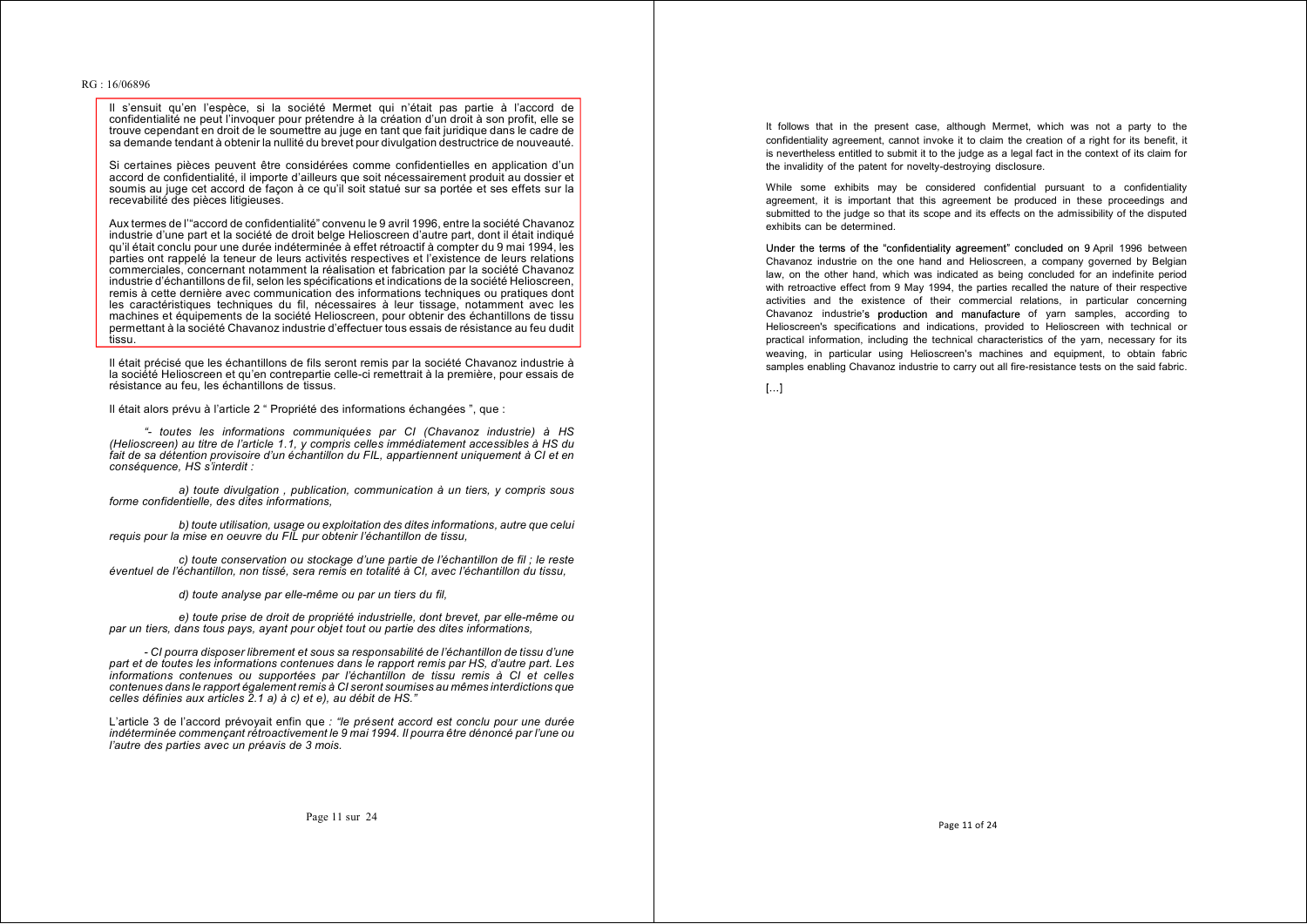Toutefois, les interdictions stipulées à l'article 2.1 demeureront en viqueur aussi longtemps que la totalité des informations visées au même article n'auront pas été rendues immédiatement accessibles au public, sans que cela soit le fait ou la faute de HS, et ceci sous réserve des droits de propriété industrielle éventuellement pris entre temps par CI ou toute société qui lui est liée.'

Au paragraphe 4 et dernier de l'accord, il était enfin précisé que "L'existence du présent accord sera tenue confidentielle."

Il n'est pas contestable que l'accord de confidentialité susvisé s'est trouvé caduc le 14 novembre 1997, date d'effet de la publication de la demande internationale de brevet déposée sous priorité de brevet français par la société Chavanoz le 7 mai 1996, la confidentialité des informations techniques n'ayant alors plus lieu d'être préservée ; du fait de cette caducité. la société Helioscreen s'est trouvée déliée de son obligation de confidentialité et elle pouvait donc remettre l'accord en cause à la société Mermet pour les besoins de la procédure judiciaire, la cour observant que la société Chavanoz n'invoque pas de fraude à ce titre de la part de la société Helioscreen qu'elle n'a d'ailleurs pas attrait à la procédure.

Les pièces communiquées par la société Mermet et dont la société Chavanoz industrie demande le rejet consistent en des factures ou autres documents échangés entre les sociétés Chavanoz industrie et Helioscreen, non seulement au cours de la période de confidentialité visée par l'accord susvisé mais également antérieurement ou postérieurement pour certaines d'entre elles : elles ne sont pas en cela en elles-mêmes ou par effet de la loi. des pièces de nature confidentielle interdisant toute communication en justice, même par des tiers.

Sauf à interdire de facon disproportionnée à la société Mermet, tout droit d'accès à la preuve de la divulgation qu'elle invoque comme moyen de nullité du brevet, il importe que le juge soit en mesure de procéder à l'examen de ces pièces.

Il convient en conséquence de ne pas écarter des débats les pièces n° 54 et 58 à 63 produites et communiquées par la société Mermet, sans même qu'il soit besoin, à ce stade du raisonnement, de les analyser chacune pour rechercher si elles sont ou non couvertes par l'accord de confidentialité, tant au niveau de leur date que de leur contenu et si elles se rapportent à un fil selon les caractéristiques du brevet.

De la même façon les pièces produites et communiquées seulement en cause d'appel sous les n°1041, 1041.1, 1042, 1043, 1043.1, 1044, 1044.1, 1045, 1046, 1046.1, 1048, 1049. 1050, 1072, 1072.1, 1073, 1074, 1075, 1076, 1077 et 1105, relatives pour partie d'ailleurs seulement, aux relations contractuelles entretenues entre les sociétés Chavanoz industrie et Helioscreen au cours de la période litigieuse du 9 mai 1994 au 9 avril 1996, n'ont pas à être écartées des débats.

Le premier juge a écarté également les pièces n° 55 à 57 en ce que la société Mermet n'v ferait pas référence dans ses écritures

Si l'article 954 du code de procédure civile dispose que les conclusions d'appel doivent indiquer pour chaque prétention. les pièces invoquées, aucune sanction visant à écarter les pièces produites et communiquées non expressément visées dans les conclusions, n'est prévue de ce chef : l'article 753 du code de procédure civile, dans sa version applicable à l'instance s'étant déroulée devant le premier juge, n'exigeait d'ailleurs pas quant à lui l'indication pour chaque prétention, des pièces invoquées et aucune sanction conduisant à voir écarter des débats les pièces en cause ne saurait donc être prononcée.

Il convient dès lors de rejeter la demande de la société Chavanoz industrie tendant à voir écarter des débats les pièces n° 55 à 57 produites et communiquées par la société Mermet.

It is not disputable that the above-mentioned confidentiality agreement lapsed on 14 November 1997, the effective date of the publication of the international patent application filed under French patent priority by Chavanoz on 7 May 1996, with the result that the confidentiality of the technical information no longer needed to be preserved; as a result of this lapse, Helioscreen was released from its obligation of confidentiality and could therefore provide Mermet with the agreement at issue for the purposes of the legal proceedings, the Court observing that Chavanoz does not invoke fraud on this account on the part of Helioscreen. which it did not bring into the proceedings.

The exhibits communicated by Mermet and whose dismissal is requested by Chayanoz industrie consist of invoices or other documents exchanged between Chayanoz industrie and Helioscreen, not only during the confidentiality period referred to in the above-mentioned agreement but also before or after for some of them; they are not, in themselves or by operation of law, exhibits of a confidential nature prohibiting any communication in court, even by third parties

Unless Mermet is disproportionately denied any right of access to the evidence of disclosure that it invokes as a ground for invalidity of the patent, it is important that the judge be able to examine these exhibits

It is therefore appropriate not to exclude from the discussion exhibits  $N<sup>2</sup> 54$  and 58 to 63 produced and communicated by Mermet, without even needing, at this stage of the reasoning. to analyse each of them to determine whether or not they are covered by the confidentiality agreement, both in terms of their date and content, and whether they relate to a yarn according to the characteristics of the patent.

 $L.1$ 

Page 12 sur 24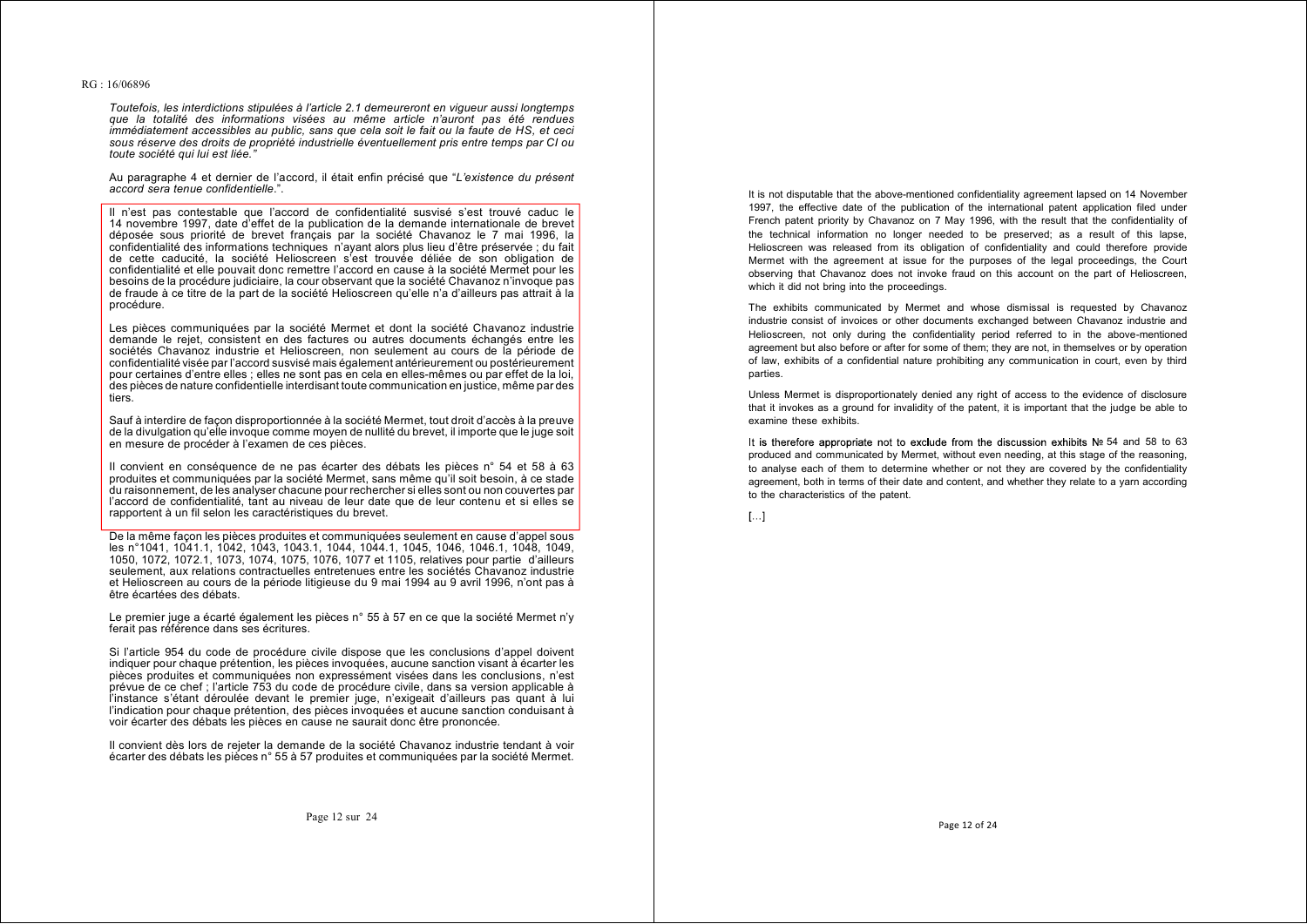S'agissant enfin de la pièce n° 75 produite et communiquée par la société Mermet, il s'avère qu'une traduction libre en langue française en a été produite sous le n° 75.1.1 par l'intéressée ; elle n'a donc plus lieu d'être écartée du dossier.

Le jugement critiqué doit en conséquence être infirmé de ces chefs.

## 2) sur l'existence d'une divulgation antérieure au 7 mai 1996 :

L'article 54 de la convention sur le brevet européen définit la condition de nouveauté, dans les mêmes termes que l'article L.611-11 du code de la propriété intellectuelle : « Une invention est considérée comme nouvelle si elle n'est pas comprise dans l'état de la technique.

L'état de la technique est constitué par tout ce qui a été rendu accessible au public avant la date de dépôt de la demande de brevet par une description écrite ou orale, un usage ou tout autre moven.  $(...)$  ».

Une invention n'est donc pas nouvelle au sens des dispositions susvisées, si l'invention a été divulguée avant la date de dépôt du brevet, même si cette divulgation est le fait du breveté.

La divulgation qui permet d'annuler, pour défaut de nouveauté, un brevet délivré par un office et en cela présumé valide, doit être certaine, tant en ce qui concerne son existence que son contenu le doute profitant au breveté

Pour être comprise dans l'état de la technique et privée de nouveauté. l'invention doit s'v trouver toute entière, dans une seule antériorité au caractère certain, avec les éléments qui la constituent dans la même forme, même agencement, le même fonctionnement en vue du même résultat technique.

Dans le cas où l'invention porte sur une propriété du produit qui n'est pas directement accessible par l'examen visuel de celui-ci. l'invention est rendue accessible au public si les méthodes d'analyse à la disposition de l'homme du métier au moment de l'invention lui permettent de découvrir l'invention en analysant le produit rendu accessible au public.

Le public visé par les dispositions légales rappelées ci-dessus s'entend d'au moins une personne non liée par une obligation de confidentialité.

Il ressort de l'ensemble des documents produits aux débats que :

a) la société Chavanoz a vendu et livré à la société Helioscreen plusieurs dizaines de tonnes de fil M1B1 avant le 7 mai 1996, date de priorité du brevet :

Ces ventes ont en effet donné lieu à l'établissement de factures précédées de bons de commande, et notamment d'une facture du 5 octobre 1995, (pièce n° 60 Mermet) pour la fourniture de près de 10 tonnes de fil portant la référence E80162/90/4000 "SILIONNE ENDUITE PVC 162 TEX STORE", en blanc ou gris, correspondant en tous points à la référence donnée selon fiche établie par l'atelier de production le 26 mai 1995, au fil "SILIONNE ENDUITE PVC 165 TEX M1B1"

Il ressort encore d'un courrier adressé par la société Chavanoz industrie à la société Helioscreen le 3 juillet 1994, (pièce Mermet n° 59), que la première annoncait la livraison à la seconde, pour une pré-industrialisation, de 16 tonnes de fil M1B1 gris. 16 tonnes de fil M1B1 blanc et 12 tonnes de fil M1B1 sable, de la même façon qu'étaient également réclamées, par fax du 11 juillet 1994, par la société Helioscreen à la société Chavanoz industrie, des livraisons de 3 tonnes de fil M1B1 gris, 3,5 tonnes de fil M1B1 blanc et 2,1 tonnes de fil M1B1 sable, à réserver par le fabricant sur sa "fabrication essai".

## 2) on the existence of a disclosure prior to 7 May 1996:

Article 54 of the European Patent Convention defines the condition of novelty, in the same terms as Article L, 611-11 of the French Intellectual Property Code: "An invention shall be considered to be new if it does not form part of the state of the art. The state of the art shall be held to comprise everything made available to the public by means of a written or oral description, by use, or in any other way,  $(...)$ "

An invention is therefore not new within the meaning of the above provisions if the invention was disclosed before the filing date of the patent, even if such disclosure is made by the natentee

Disclosure which makes it possible to hold invalid, for lack of novelty, a patent granted by a patent office and thus presumed valid, must be certain, both in terms of its existence and its content, the doubt benefiting the patentee.

To be part of the state of the art and be deprived of novelty, the invention must be disclosed entirely in a single prior art document identified as being certain, with the elements that constitute it in the same form, same arrangement, functioning in the same way with a view to achieving the same technical result.

In the case where the invention concerns a property of the product that is not directly accessible by visual examination of the product, the invention shall be made accessible to the public if the methods of analysis available to the skilled person at the time of the invention enable him to discover the invention by analysing the product made available to the public.

The public concerned by the legal provisions recalled above refers to at least one person not bound by an obligation of confidentiality.

 $[\ldots]$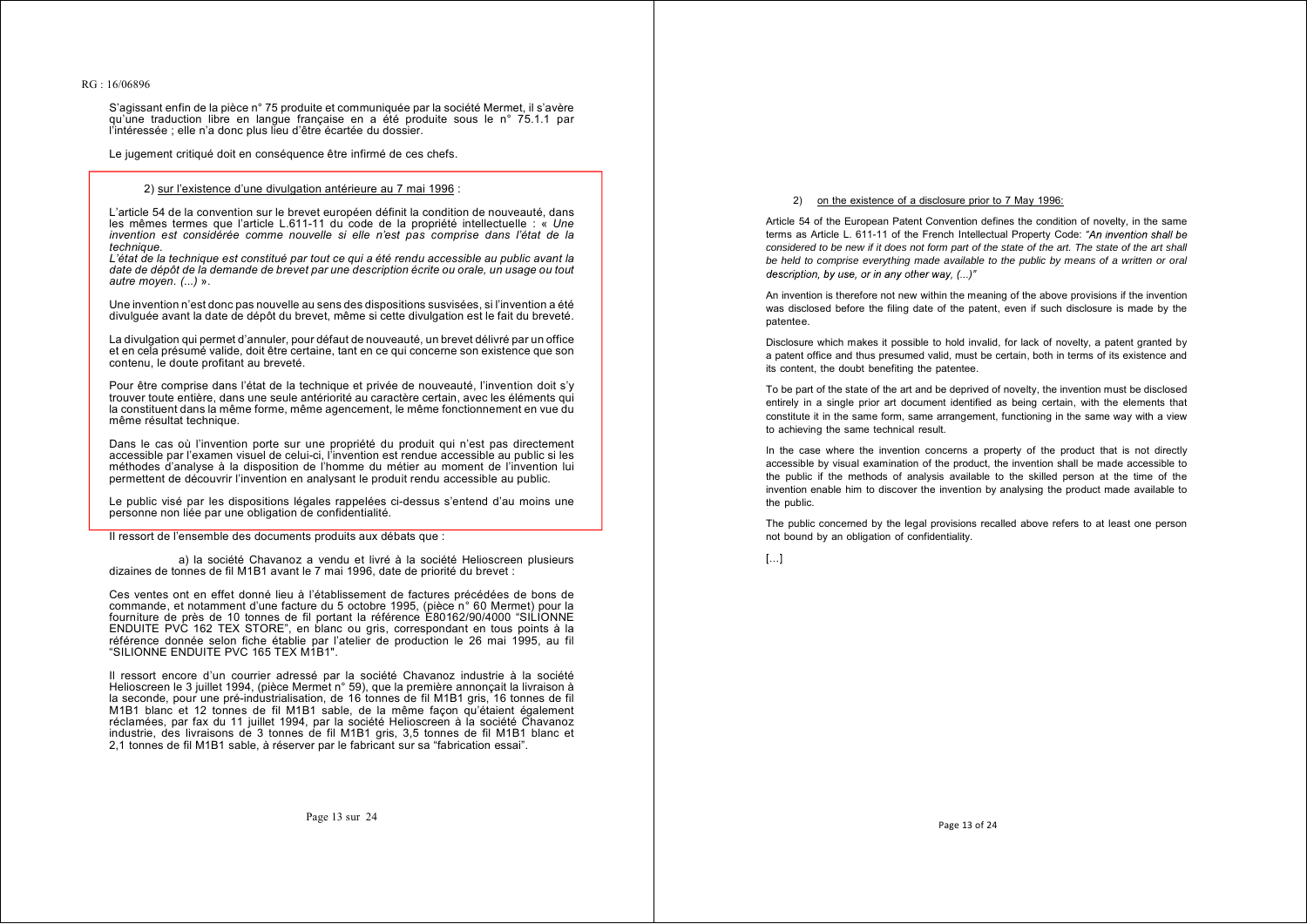Par fax du 6 juin 1995, la direction de la société Chavanoz industrie s'adressait à la direction de la société Helioscreen, pour lui annoncer la livraison de 4 tonnes de fil M1B1 blanc et gris, lui précisant encore que dans l'attente de l'homologation officielle (du produit aux normes de classement au feu), elle souhaitait néanmoins poursuivre (souligné par la cour) l'industrialisation de ce fil afin de préparer le basculement définitif de la formulation M1 vers celle M1B1 dont elle précisait in fine qu'elle serait effective dès juillet suivant, s'agissant du coloris blanc.

Aucun élément du dossier et notamment aucune annonce par le fabricant de la nécessité de tests supplémentaires avant une mise sur le marché, ne permet d'établir que le fil identifié par les parties à cette époque sous l'expression M1B1, ne correspond pas aux caractéristiques de l'invention brevetée, les échanges écrits entre les sociétés Chavanoz industrie et Helioscreen antérieurement à la date de priorité du brevet du 7 mai 1996 ne faisant que confirmer qu'une appellation unique M1B1 a toujours été donnée au fil avant bénéficié de l'invention, avant ou après le dépôt de la demande de brevet, y compris par la société Chavanoz industrie elle-même.

Il est d'ailleurs établi par l'ensemble des documents produits par la société Mermet en pièces 54 à 63 et 1041 à 1044.1, que si l'expérimentation destinée à obtenir la mise au point du fil. avant par la suite donné lieu à l'invention, a commencé dès la fin de l'année 1992 avec le Jancement des essais d'ourdissage par la société Helioscreen (pièce n° 1042 Mermet), elle s'est poursuivie pendant plusieurs années avant la mise au point de la formulation permettant une production industrielle, proposée par la société Chavanoz industrie elle-même à sa partenaire commerciale Helioscreen dans un fax du 13 avril 1995. (pièce 1105 Mermet) aux termes duquel elle annoncait à cette dernière qu'elle était désormais "en mesure de fabriquer des quantités industrielles dans la nouvelle formulation M1B1".

Il ressort encore d'un fax adressé par la société Chavanoz industrie à la société Helioscreen le 17 octobre 1995, que la société Chavanoz a obtenu le 29 septembre précédent un classement officiel au feu B1 avec la formulation obiet du brevet ultérieurement déposé puisqu'elle indique s'agissant d'une différence constatée sur le coloris blanc entre la qualité standard M1 et le nouveau fil M1B1 qu'il lui semble très délicat de rectifier cette différence car "cela passerait par une modification de la formulation et donc par une nouvelle homologation B1"; aucune nouvelle demande tendant à une nouvelle homologation B1 ne ressort avoir été sollicitée avant le 7 mai 1996, situation démontrant qu'il n'a jamais été question de modifier les caractéristiques objet de la revendication n°1 du brevet Chavanoz avant son dépôt.

Il importe peu que des développements ultérieurs nécessaires à la mise sur le marché des différentes déclinaisons du produit, de coloris notamment, aient encore nécessité la fabrication de quantités notables de produits dès lors qu'il est ainsi établi, contrairement à ce que soutient la société Chavanoz industrie, que la formule brevetée était au point avant même ces développements et que les produits en question ont été vendus par cette dernière à la société Helioscreen avant le 7 mai 1996, en quantités industrielles permettant une fabrication au delà même de la réalisation d'essais dans le cadre d'une mise au point de la nouvelle formule avant fait l'invention

b) le tissu fabriqué par la société Helioscreen à partir du fil M1B1 livré par la société Chavanoz industrie a été vendu à des tiers dans le cadre de la réalisation de stores avant le 7 mai 1996 ·

Il ressort en effet des pièces n° 85, 96, 97 et 98 de la société Mermet, à l'examen desquelles le premier juge ne s'est pas livré alors même qu'elles ne faisaient pas partie des pièces écartées que :

- par courrier du 19 novembre 1996, la société Helioscreen s'est adressée à la société Chavanoz industrie pour lui faire part de la réclamation d'un de ses clients en Allemagne concernant la qualité d'un tissu coloris blanc se dégradant en un coloris rose : les références de fabrication indiquées au document permettent de constater que le fil en cause est le fil M1B1 livré et facturé à la société Helioscreen par la société Chavanoz aux termes

Page 14 sur 24

Nothing in the file, and in particular no announcement by the manufacturer of the need for additional tests before being placed on the market, makes it possible to establish that the varn identified by the parties at that time as M1B1 does not correspond to the characteristics of the patented invention, the written exchanges between Chavanoz industrie and Helioscreen prior to the priority date of the patent of 7 May 1996 only confirming that a single name M1B1 has always been given to the varn that benefited from the invention, before or after the patent application was filed including by Chavanoz industrie itself

It is also established by all the documents produced by Mermet in exhibits № 54 to 63 and 1041 to 1044.1, that although the experimentation intended to obtain the development of the yarn, which subsequently gave rise to the invention, began at the end of 1992 with the launch of the warping tests by Helioscreen (Mermet exhibit № 1042), it continued for several years before the development of the formulation for industrial production, proposed by Chavanoz industrie itself to its trading partner Helioscreen in a fax dated 13 April 1995 (Mermet exhibit Nº 1105), announcing that it was now "able to manufacture industrial quantities in the new M<sub>1</sub>R<sub>1</sub> formulation"

It further appears from a fax sent by Chavanoz industrie to Helioscreen on 17 October 1995 that on 29 September 1995. Chavanoz obtained an official fire classification B1 with the formulation protected by the patent subsequently applied for, since it indicates concerning a difference noted on the white colour between the standard quality M1 and the new varn M1B1 that it seems very difficult to correct this difference because "it would require a modification of the formulation and therefore a new B1 approval"; no new application for a new B1 approval appears to have been filed before 7 May 1996, a situation that shows that there was never any question of amending the features covered by claim 1 of the Chayanoz patent before its filing

It is irrelevant that subsequent developments necessary for the placing on the market of the various versions of the product, various colours in particular, had still required the manufacture of significant quantities of products since it has been established, contrary to what Chavanoz industrie claims, that the patented formula was developed even before these developments and that the products in question were sold by the latter to Helioscreen before 7 May 1996, in industrial quantities allowing manufacture even beyond the performance of tests as part of the development of the new formula that made the invention

 $[...]$ 

Page 14 of 24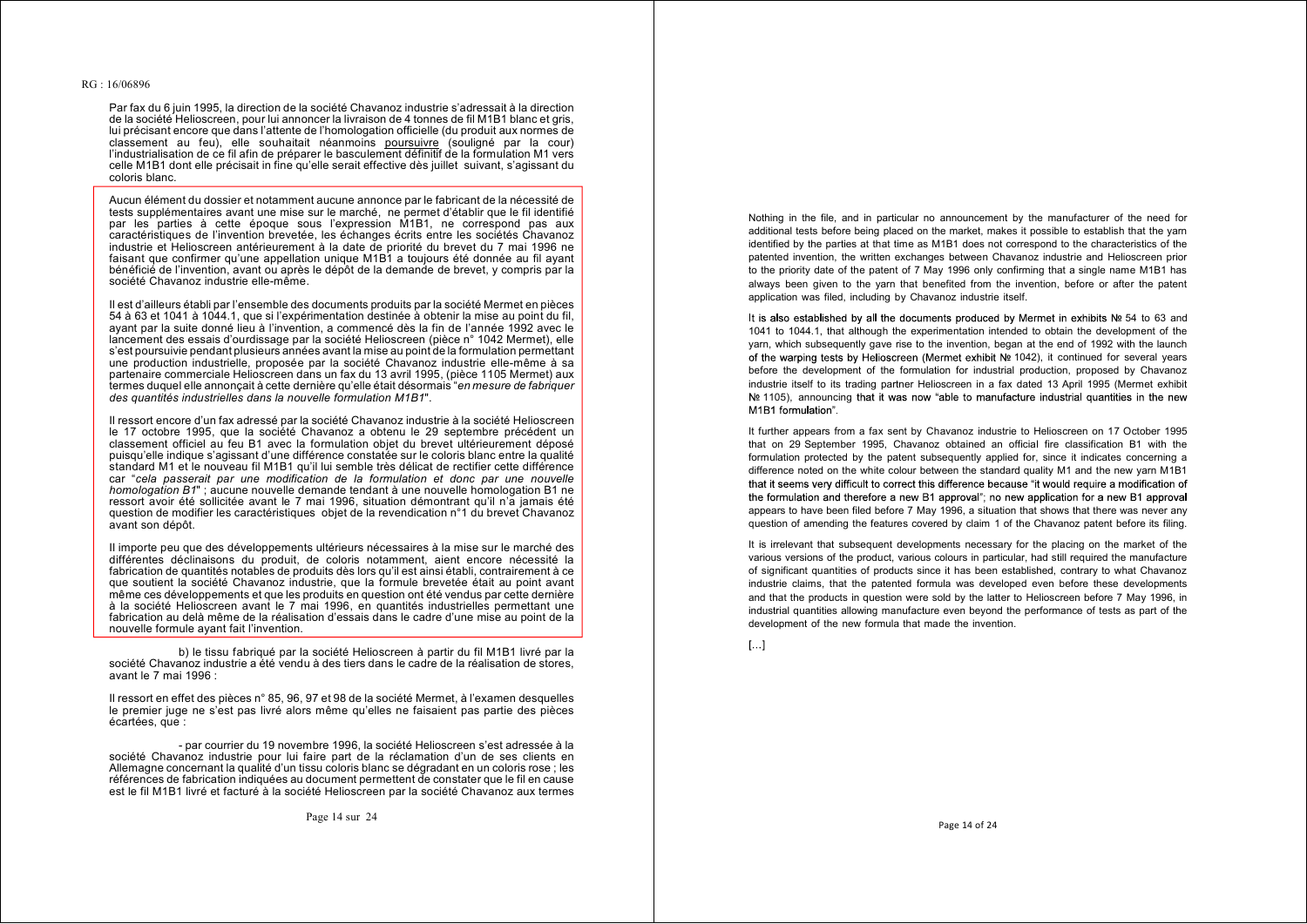d'une facture n° 20689 du 5 octobre 1995 dont l'existence a été ci-dessus rappelée comme élément participant à la preuve de la livraison de fil M1B1 ; la réclamation de la société Helioscreen indique que le remplacement des toiles livrées pour une surface de 491 m<sup>2</sup> environ a engendré des coûts dont la société Helioscreeen réclame remboursement à sa partenaire commerciale.

- les échanges relatifs à la fabrication et installation de stores dans un musée situé à Hambourg en mars 1996 par la société Krülland (pièces Mermet n° 96 et 97) permettent encore de constater que la réclamation initiale susvisée de la société allemande auprès de la société Helioscreen concerne la livraison de fil M1B1 par cette dernière à cette société Krülland, que les tissus ont été commandés à la société Helioscreen en octobre et novembre 1995, que la fabrication s'est achevée le 17 janvier 1996 et que la pose a été réalisée auprès du client final (le musée) en mars 1996,

- par un fax du 4 décembre 1996, la société Helioscreen a transmis à la société Chavanoz industrie, sous la référence "réclamation Krülland", l'ensemble des informations concernant les dates de tissage et confection des toiles et assemblages et pose des stores dégradés, répondant in fine à la question posée par cette dernière concernant les conditions de stockage des toiles avant leur pose.

- le compte rendu de l'assemblée générale de l'association ScreenGlass du 20 décembre 1995, (pièce Mermet n° 98), qui réunissait tisseurs (Brochier, Helioscreeen et Mermet) et fabricant du fil (Chavanoz industrie), à laquelle se trouvaient présents des membres de la direction des sociétés Brochier. Helioscreen. Mermet et Chavanoz industrie. indique au paragraphe "BILAN DES ESSAIS DE QUALITE M1B1" que :

"Un tour de table a été effectué avec les commentaires suivants :

- société Brochier :

La tissabilité ainsi que la processabilité de ce fil sont en ordre. Un problème de classement au feu M2 a été rencontré sur un coloris chaîne M1B1, trame  $M1$ 

- société Helioscreen :

Cette qualité génère des problèmes de poudrage ainsi que de mitage, essentiellement sur un lot de gris.

Problème également de différence de coloris Blanc par rapport au standard M1 qu'engendre la formulation M1B1.

- société Mermet :

Les tests réalisés initialement avaient donné des résultats positifs, sans commentaire narticulier

De nouveaux tests sont à prévoir sur début 1996 pour confirmation.

Les propositions retenues pour la suite de ce développement sont :

- un démarrage industriel avec le coloris Perle début 1996.

- poursuite de la phase pré-industrielle avec les trois tisseurs dans les coloris Blanc. Gris et Lin.

- Chavanoz doit améliorer le coloris Blanc pour amoindrir la différence avec le standard  $M1$ 

Chavanoz doit organiser des rencontres techniques avec les trois tisseurs pour approfondir cette question.

Page 15 sur 24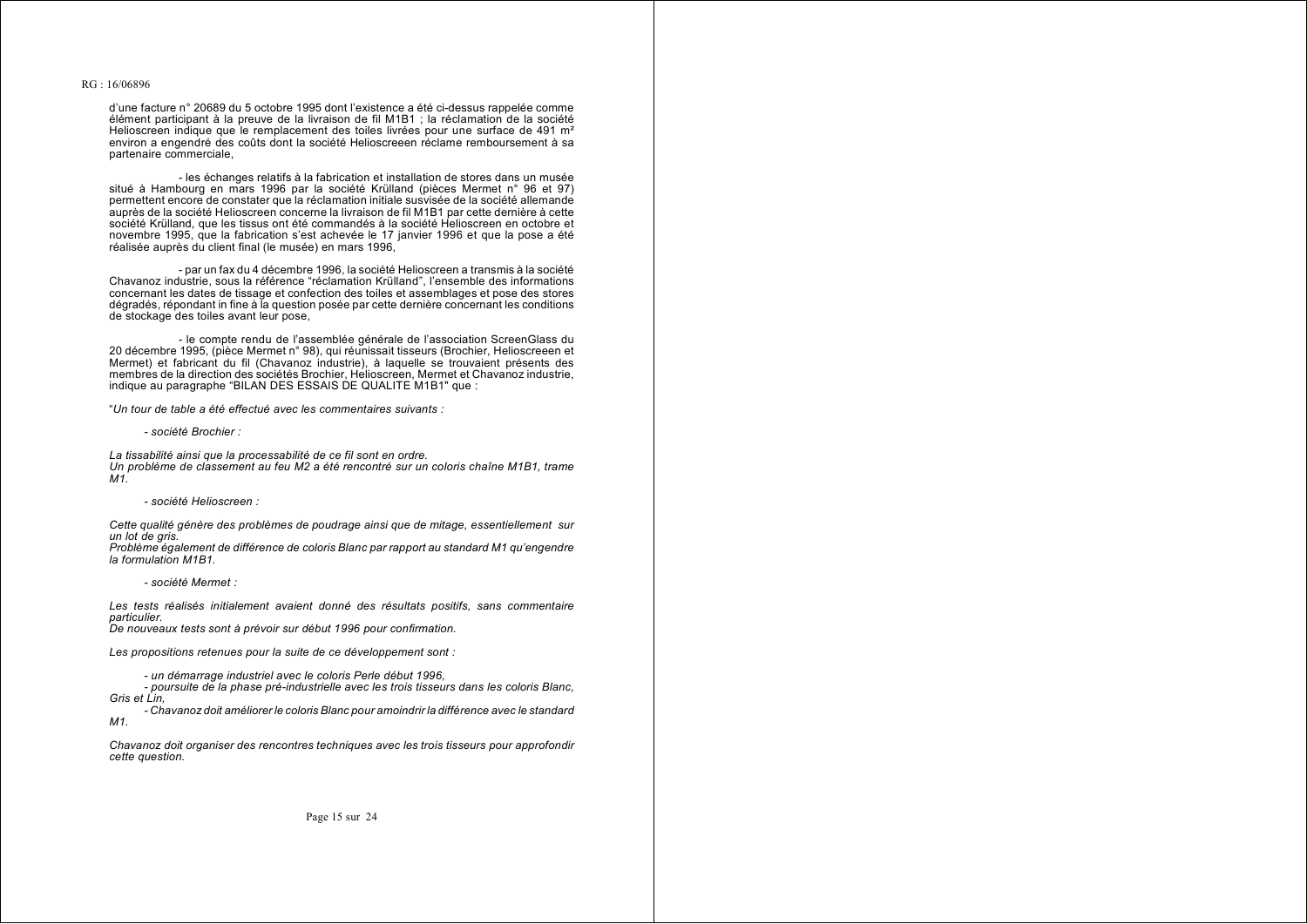L'objectif général retenu est de basculer définitivement l'ensemble des livraisons dans le titre 165 tex dans cette nouvelle formulation qualifiée M1B1 dans le courant de l'année 1996."

Il ressort de l'ensemble des éléments susvisés que d'une part du tissu fabriqué à partir du fil M1B1 livré par la société Chavanoz à la société Helioscreen a été vendu par cette dernière à des tiers en 1995 et 1996 et que d'autre part, les parties membres de l'association SreenGlass, constituée non seulement des sociétés Chavanoz industrie et Helioscreen mais également des sociétés Brochier et Mermet, ont été livrées en fil M1B1 et ont eu à se prononcer sur la qualité de tissage du fil, différente notamment selon ses coloris.

c) sur la portée et les conséquences de l'accord de confidentialité :

Il n'est pas contestable qu'au moment des livraisons par la société Chavanoz industrie à la société Helioscreen, du fil M1B1 dans les conditions définies ci-dessus, aucun accord de confidentialité écrit n'avait encore été signé entre ces dernières.

Aucune mention du caractère confidentiel des documents, techniques ou commerciaux. communiqués entre les sociétés Chavanoz industrie et Helioscreen antérieurement au 7 mai 1996, date de priorité, n'a été apposée sur les documents produits au dossier : aucun courrier, fax ou mail n'a été échangé en ce sens entre les parties

La confidentialité n'est jamais présumée dans le cadre d'une relation avec un acheteur et la seule existence de relations commerciales entre les sociétés susvisées et la société Mermet et un autre tisseur (société Brochier), ne peut suffire à démontrer en l'espèce, que l'ensemble de ces sociétés qui étaient alors partenaires dans le cadre d'une association et d'un GIE destinés à la promotion de stores, avaient pour autant entendu être liées à l'égard de la société Chavanoz industrie, par une obligation de confidentialité.

La société Chavanoz industrie soutient alors que l'accord de confidentialité du 9 avril 1996 formalise un engagement de confidentialité, non écrit à l'époque mais résultant de la nature des relations entre les parties, qui couvrirait selon elle la communication de l'ensemble des documents relatifs au fil M1B1 par la société Chavanoz industrie à la société Helioscreen, depuis le 7 mai 1994.

L'accord de confidentialité signé le 9 avril 1996 rappelle de facon préliminaire, dans le cadre d'un historique, la chronologie des événements survenus du 9 mai 1994 jusqu'au 16 février 1996 ; il est ainsi rappelé à ce titre que la société Chavanoz industrie a "conçu et développé en 1994, un fil enduit, appelé M1B1, comprenant une âme en verre enduite de polychlorure de vinvle (PVC) plastifié et janifugé avec un système janifugeant particulier. Par tissage de ce fil, en chaîne et/ou en trame, on obtient des tissus techniques susceptibles d'être classés, en ce qui concerne leur résistance au feu, M1 selon la norme (...) en France et B1 (...) selon la norme en République fédérale d'Allemagne. Ce fil composité sera identifié ci-après par l'expression "le fil" "

Il est alors ajouté que des échantillons (dont préséries) du fil ont été remis confidentiellement par la société Chavanoz industrie à la société Helioscreen, aux fins d'essayer leur tissage avec les équipements et machines d'Helioscreen, puis de qualifier la résistance au feu des tissus ainsi obtenus

Sont ensuite décrites par ordre chronologique, les différentes étapes marquantes du processus de mise au point du fil M1B1, des dates d'homologation concernant ses qualités de résistance au feu et des périodes de livraison du fil à la société Helioscreen.

À aucun moment il n'est cependant fait état entre les parties de la réalité des quantités livrées à la société Helioscreen et de la réalité de la phase d'industrialisation mise en avant par la société Chavanoz industrie elle-même dans ses échanges commerciaux, le contenu des livraisons retracées par les parties ne visant que des "échantillons".

It appears from all the above elements that, first, fabric made from M1B1 varn delivered by Chavanoz to Helioscreen was sold by the latter to third parties in 1995 and 1996 and, second. the parties who are members of the SreenGlass<sup>TN</sup> association, consisting not only of Chayanoz industrie and Helioscreen but also Brochier and Mermet, were supplied with M1B1 yarn and had to give their opinion on the quality of the yarn weaving, which varied according to its colours

c) on the scope and the consequences of the confidentiality agreement:

It is not disputable that at the time of the deliveries by Chavanoz industrie to Helioscreen of the M1B1 varn under the conditions defined above, no written confidentiality agreement had vet been signed between these companies.

No mention of the confidential nature of the documents, whether technical or commercial. communicated between Chavanoz industrie and Helioscreen before 7 May 1996, the priority date, was made on the documents produced in the proceedings; no letter, fax or e-mail was exchanged to this effect between the parties.

Confidentiality is never presumed in the context of a relationship with a buyer and the mere existence of commercial relations between the above-mentioned companies and Mermet and another weaver (Brochier) cannot be sufficient to demonstrate in this case that all these companies, which were then partners in an association and an EIG for the promotion of blinds, had nevertheless intended to be bound to Chavanoz industrie by an obligation of confidentiality.

 $\left[\ldots\right]$ 

TN Error in the French text, one should read Screenglass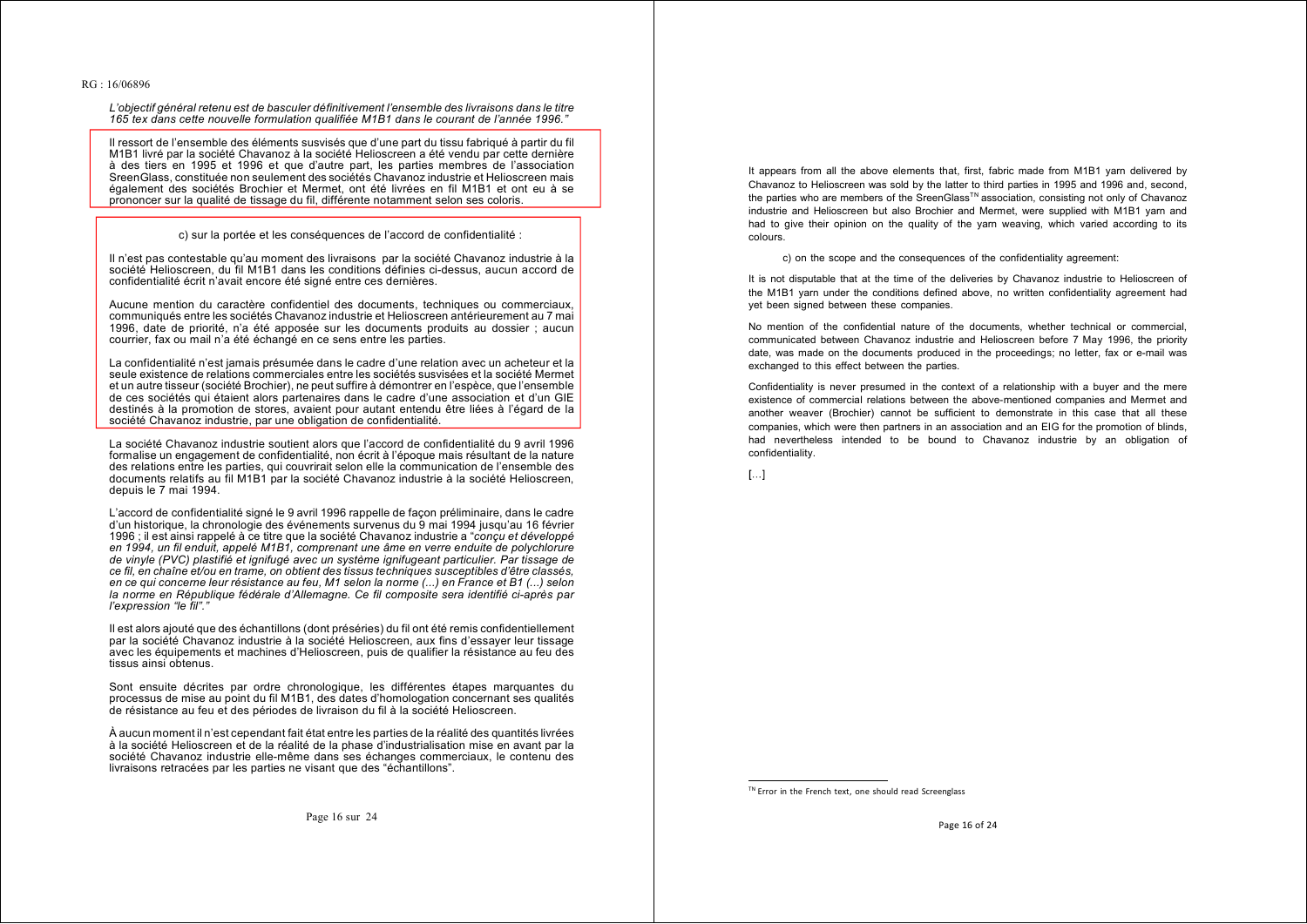L'existence d'une obligation de confidentialité s'imposant à la société Helioscreen ne saurait résulter de la seule mention portée au paragraphe e) de l'accord qui prévoit que "en conséquence de l'historique selon d). HS et Cl, d'une part confirment que leurs relations ont été régies par les dispositions définies ci-après et d'autre part réjtérent ces dernières pour la poursuite de leurs relations, en ce qui concerne la mise au point et l'industrialisation du fil." la teneur de l'accord ainsi conclu un mois seulement avant le dépôt de la demande de brevet sous priorité française et l'insertion d'une clause de rétroactivité de ses effets quant à la propriété à la société Chavanoz industrie des informations échangées et aux interdictions de communication de ces dernières par la société Helioscreen démontrent au contraire que cet accord a cherché, par son effet rétroactif, à instituer une obligation de confidentialité qui n'existait pas au moment de la divulgation.

Il importe dès lors de savoir, si une société qui a divulgué son invention à un partenaire non soumis à une obligation de confidentialité au moment de la divulgation, peut effacer l'existence de cette divulgation éventuellement destructrice de nouveauté, par la conclusion. a posteriori, d'un accord de confidentialité.

Les dispositions d'ordre public du droit des brevets interdisent à des parties à un contrat, futce par un effet rétroactif conféré à celui-ci, de priver de ses effets légaux une divulgation d'ores et déjà intervenue.

Une invention est rendue accessible au public lorsqu'elle est divulguée à une personne qui n'était pas tenue au secret au moment de la divulgation de sorte que la clause de rétroactivité de l'accord de confidentialité susvisé est sans effet en l'espèce sur l'appréciation de la validité du hrevet

Il est ainsi établi que le fil M1B1 présentant les caractéristiques du brevet et le tissu confectionné à partir de ce fil, ont été divulgués avant la date de priorité du brevet (7 mai 1996) à une personne non tenue à une obligation de confidentialité.

Il a été suffisamment démontré ci-dessus que la divulgation ainsi constatée auprès de la société Helioscreen, représentant le public visé par l'article 54 de la convention sur le brevet européen, s'est étendue sur une période antérieure au délai de 6 mois prévu par l'article L 611-13 du code de la propriété intellectuelle, précédant le 7 mai 1996, date de priorité française du brevet de l'espèce : il n'est dès lors point nécessaire de rechercher si les ventes de tissu par la société Helioscreen à la société allemande Krülland et leur installation dans un musée à Hambourg en janvier 1996 doivent ou non être considérées comme un abus de divulgation intervenu dans les 6 mois précédant la date de dépôt du brevet, fixée de façon contradictoire, par la société Chavanoz industrie à la date de priorité française du 7 mai 1996 et par la société Mermet à la date de dépôt de la demande de brevet européen.

Il appartient maintenant à la cour de rechercher si la divulgation ainsi opérée a pu rendre accessible au public la connaissance de l'invention.

### d) sur l'accessibilité au public :

La société Chavanoz industrie soutient que la cour ne pourra que rejeter le grief d'autodivulgation invoqué par la société Mermet dans la mesure où même en procédant aux analyses qu'elle suggère. l'homme du métier n'aurait pas été en mesure de déduire, sans difficulté excessive et sans avoir été informé à l'avance. la composition des fils en cause.

La société Mermet soutient quant à elle que les méthodes d'analyse à la disposition de l'homme du métier à la date de priorité du brevet Chavanoz lui permettaient de découvrir la composition du produit en analysant le fil M1B1 ou le tissu confectionné à partir de ce fil.

## Sur ce:

Aux termes de l'article 54 de la convention sur le brevet européen, pour que l'invention soit rendue accessible au public, il faut que le public puisse avoir une connaissance de l'invention par une description écrite ou orale, un usage ou tout autre moven.

It is therefore important to know whether a company which has disclosed its invention to a partner not subject to a confidentiality obligation at the time of disclosure can erase the existence of such potentially novelty-destroving disclosure by concluding a confidentiality agreement a posteriori

The public policy provisions of patent law probibit parties to a contract even by a retroactive effect conferred on it, from depriving a disclosure already made of its legal effects.

An invention is made accessible to the public when it is disclosed to a person who was not bound by secrecy at the time of disclosure, so that the clause of retroactivity of the abovementioned confidentiality agreement has no effect in this case on the assessment of the validity of the patent.

It is thus established that the M1B1 varn having the characteristics of the patent and the fabric made from that yarn were disclosed before the priority date of the patent (7 May 1996) to a person not bound by an obligation of confidentiality.

It has been sufficiently demonstrated above that the disclosure thus made to Helioscreen, representing the public referred to in Article 54 of the European Patent Convention, extended over a period prior to the 6-month period provided for in Article L 611-13 of the French Intellectual Property Code, preceding 7 May 1996, the French priority date of the patent in question: it is therefore not necessary to determine whether the sales of fabric by Helioscreen to the German company Krülland and their installation in a museum in Hamburg in January 1996 should be regarded as abusive disclosure having occurred within the 6 months preceding the patent filing date, which, according to Chavanoz industrie, is the French priority date of 7 May 1996 and in a contradictory way, according to Mermet, the filing date of the European patent application.

It is now for the *cour d'appel* to determine whether the disclosure thus made could have made knowledge of the invention accessible to the public.

d) on the availability to the public:

Chavanoz industrie maintains that the cour can only reject Mermet's self-disclosure allegation in so far as, even by performing the analyses that it suggests, the skilled person would have been unable to derive, without undue difficulty and without having been informed beforehand, the composition of the varns at issue.

For its part. Mermet contends that the methods of analysis available to the skilled person on the priority date of Chavanoz's patent enabled him to discover the composition of the product by analysing the M1B1 yarn or the fabric made from this yarn.

Whereupon:

Under Article 54 of the European Patent Convention, for an invention to be made available to the public, the public should be made aware of it by means of a written or oral description, by use or in any other way.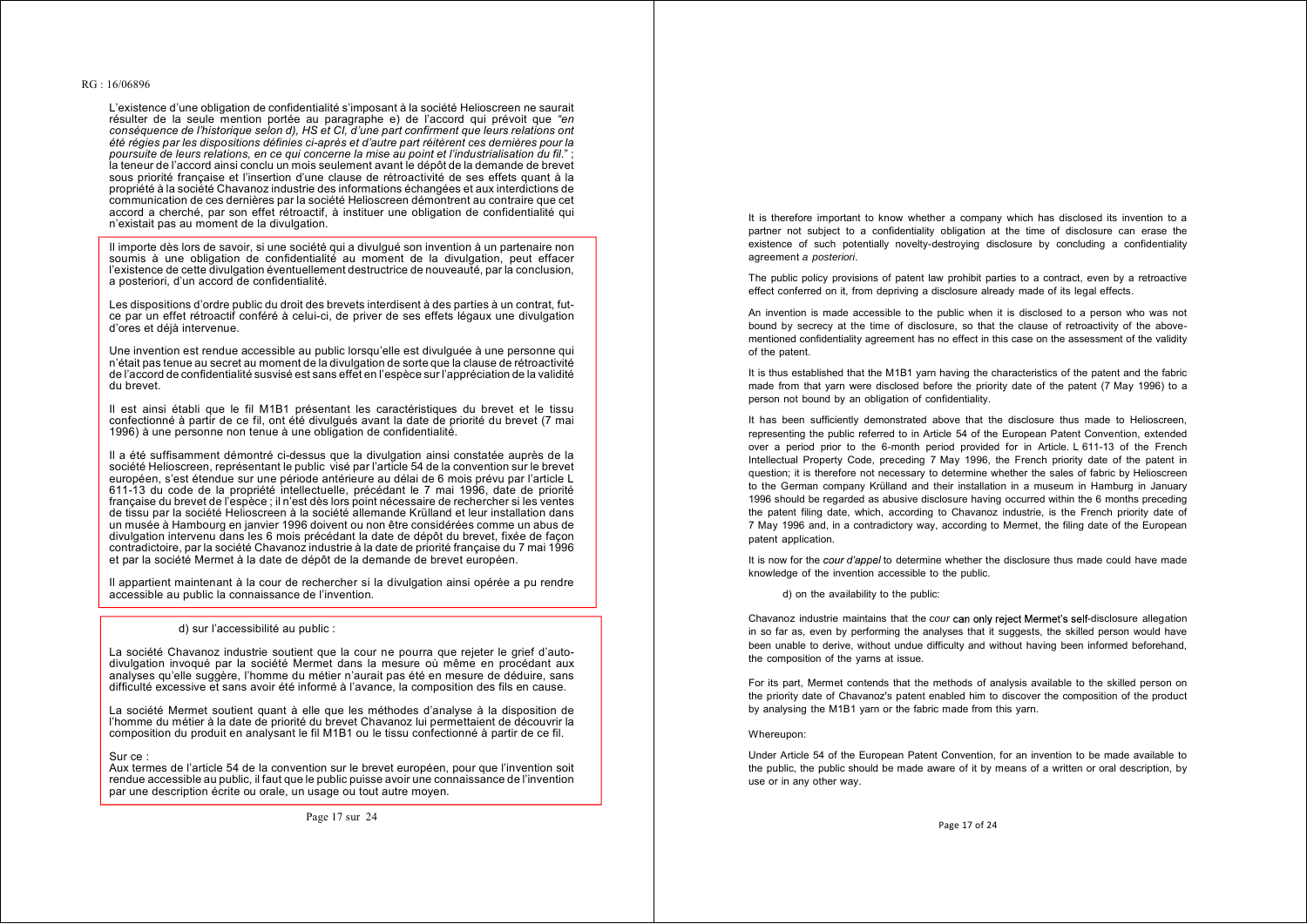Un usage antérieur n'est destructeur de nouveauté que si l'homme du métier était en mesure de découvrir la composition du produit sans difficulté excessive et sans avoir été informé à l'avance de cette composition.

La société Mermet a fait procéder par des laboratoires scientifiques et à partir d'échantillons de tissus prélevés sous contrôle d'huissier, à des analyses : il convient d'abord d'apprécier la pertinence des échantillons avant de procéder à l'examen des rapports d'expertises.

- sur les échantillons analysés :

Deux sortes d'échantillons ont été donnés à analyser : des échantillons reconstitués selon la méthode du brevet, fabriqués par la société Mermet sous le contrôle de Me Orcel, huissier de justice à Morestel, et des échantillons prélevés le 20 octobre 2017, sous le contrôle d'un huissier, dans les locaux de la société Helioscreen.

- il ressort du procès-verbal dressé les 16, 17, 21, 23, 24, 30 novembre et 1<sup>er</sup> décembre 2016, que Me Orcel, informé de l'existence et de la teneur du procès en contrefaçon de brevet pendant devant la cour d'appel de Lyon entre les sociétés Mermet et Chayanoz industrie, a été requis par la société Mermet de bien vouloir constater et attester des différentes étapes de fabrication du fil et du tissu selon les revendications du brevet, afin que des tests puissent être opérés en ce sens par des laboratoires d'analyses

L'huissier a ainsi assisté, selon des dates différentes rendues nécessaires par le processus de fabrication, aux différentes étapes indispensables en la matière, prenant la précaution de mettre sous scellés entre chaque étape. l'ensemble des matières issues de la fabrication antérieure, en levant lui-même les scellés à chaque nouvelle opération après avoir méticuleusement contrôlé leur intégrité.

Il est encore indiqué que l'huissier a procédé aux vérifications des poids ou des volumes des produits dont il a préalablement procédé à l'identification, en conservant au rang de ses minutes des échantillons, disponibles sur simple demande pour vérification : qu'il a enfin contrôlé le dosage des matières après avoir vérifié le bon étalonnage des machines à peser. obtenant un dosage conforme à la fiche de formulation 165 tex jointe en annexe à son procès-verbal.

L'huissier indique qu'après réalisation sous son contrôle du coeur du fil et enduction de ce dernier enroulé sur des bobines, il a été procédé à l'ourdissage et tissage du tissu ensuite thermofixé : qu'une bande de 5 m a été conservée à destination d'un laboratoire allemand et une bande de 3 m à destination d'un laboratoire français, une dernière bande de 4 m étant placée sous scellé pour toute vérification utile.

L'huissier a ensuite procédé à l'envoi des échantillons ainsi obtenus avec traçabilité des envois et des échantillons envoyés et recus sous contrôle d'huissier par les laboratoires de facon à ce qu'aucun doute ne puisse exister sur l'identification du produit finalement analysé.

Aucune anomalie n'a lieu d'être relevée en l'espèce s'agissant de l'identification de la matière finalement obtenue et soumise à l'analyse des deux laboratoires, aucune critique n'étant d'ailleurs élevée à ce titre par la société Chavanoz industrie.

- un deuxième échantillon a par ailleurs été prélevé le 20 octobre 2017 sous contrôle de Me Vermeire, huissier de justice à Gand (Belgique) au sein de la société Helioscreen.

Il ressort du procès-verbal dressé par l'huissier le 20 octobre 2017, que celui-ci, missionné par la société Mermet qui l'a préalablement informé de l'existence et de la teneur du procès l'opposant à la société Chavanoz industrie devant la cour d'appel de Lyon, s'est rendu dans les locaux de la société Helioscreen et a rencontré le directeur de la société à qui il a fait part de la mission qui lui avait été confiée : que celui-ci a alors ouvert à sa demande des dossiers dont il a déclaré qu'il s'agissait là des dossiers en originaux de son prédécesseur Dick Dolmans, comprenant notamment deux échantillons de tissus de la dimension d'une feuille A prior use is novelty-destroving only if the skilled person was able to discover the product's composition without undue difficulty and without having been informed beforehand of this composition.

Mermet had analyses performed by scientific laboratories from samples of fabrics collected under a bailiff's supervision; it is necessary, first, to determine the relevance of the samples and then to examine the expert reports.

- on the samples analysed:

Two sorts of samples were provided for analysis: samples reconstituted according to the patented method, manufactured by Mermet under the supervision of Mr Orcel, bailiff based in Morestel: and samples collected on 20 October 2017, under a bailiff's supervision on Helioscreen's premises.

- it emerges from the bailiff's report drawn up on 16, 17, 21, 23, 24, 30 November and on 1 December 2016, that Mr Orcel, informed of the existence and content of the patent infringement action pending before the cour d'appel de Lyon involving Mermet and Chavanoz industrie, was requested by Mermet to record and attest the various stages of the yarn and fabric manufacturing process according to the claims of the patent, so that tests can be carried out to that effect by analysis laboratories

Accordinaly, the bailiff attended, on different dates determined by the manufacturing process. the various stages essential thereto, taking the precaution, between each stage, to place under seal the overall materials from the previous manufacture, by himself removing the seals at each new operation after having carefully checked that they were intact.

It is also indicated that the bailiff checked the weights and volumes of the products that he had previously identified, by keeping with his original document samples available on request for verification; he finally controlled the dosage of the materials after having checked the correct calibration of the weighing machines, obtaining a dosage in line with the formulation sheet 165 tex attached as an annex to his report.

The bailiff indicates that after the manufacture of the yarn core under his supervision and the coating of the yarn wound around spools, the fabric was warped and woven and then thermoset: a 5-metre strip was kept for a German laboratory, a 3-metre strip for a French laboratory, and a final 4-metre strip was placed under seal for any relevant verification. The bailiff then forwarded the samples thus obtained, with traceability of the dispatches and samples sent and received under a bailiff's supervision by the laboratories so that there can be no doubt as to the identification of the product finally analysed.

No anomaly was noted in the present case regarding the identification of the matter finally obtained and analysed by the two laboratories, no criticism being made in that respect by Chavanoz industrie.

- a second sample was collected on 20 October 2017 under the supervision of Mr Vermeire, bailiff in Ghent (Belgium), at Helioscreen.

It emerges from the report drawn up on 20 October 2017 by the bailiff, appointed by Mermet. which had previously informed him of the existence and content of the proceedings against Chavanoz before the cour d'appel de Lyon, that he went to Helioscreen's premises and met the company's director to whom he explained the task that had been entrusted to him: at the bailiff's request, the director then opened the files about which he stated that they were the original files of his predecessor Mr Dick Dolmans, containing in particular two samples of fabric

Page 18 sur 24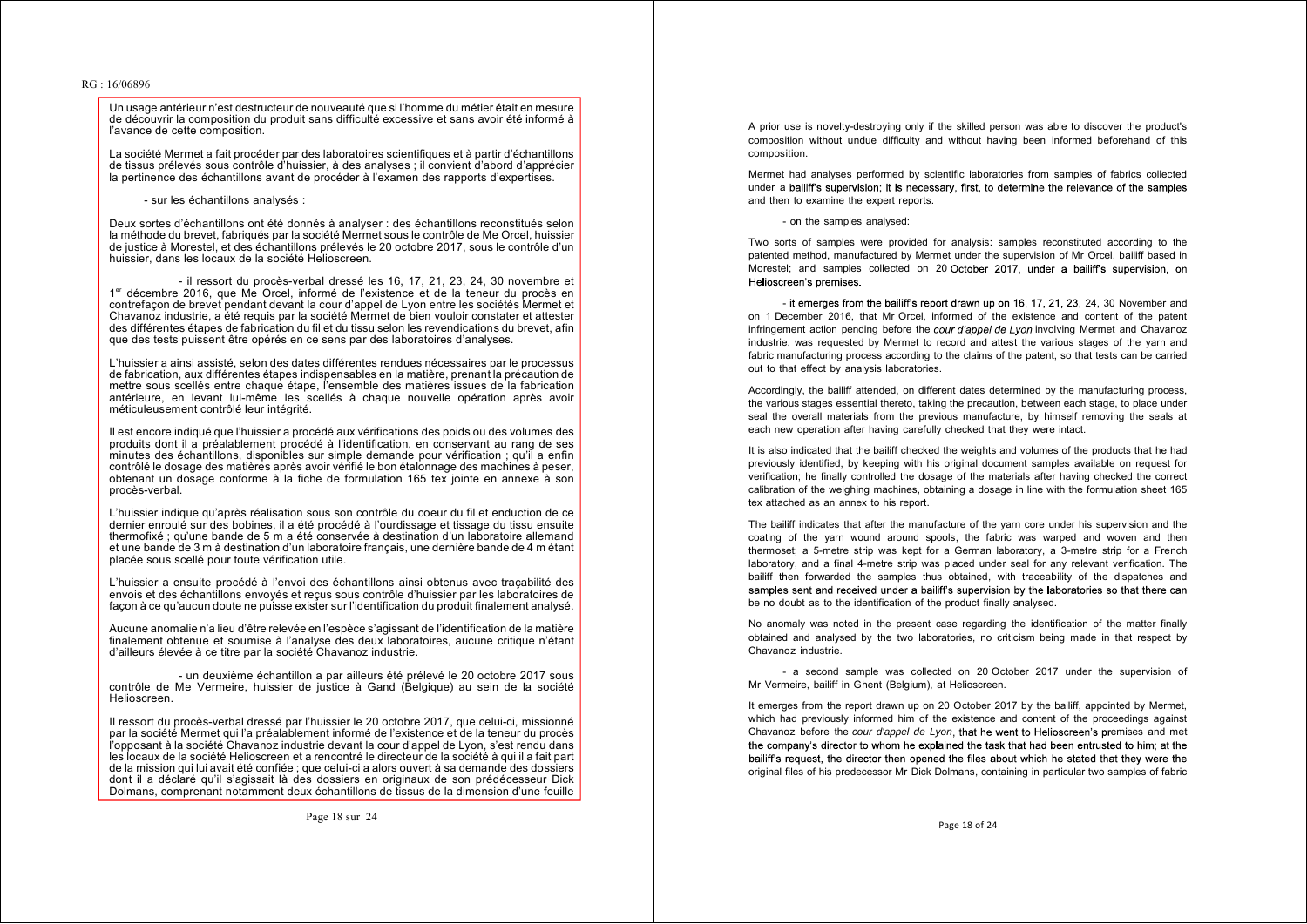A4, un document manuscrit émanant de ce dernier qui indique "tissu tissé par Mermet avec fil expérimental M1B1" le 8 mai 1994" et un document de confirmation d'ordre pour analyse daté du 11 mai 1994 avec attestation de réception du 16 mai suivant, établi de la même main en langue allemande.

L'huissier décrit ensuite le processus d'envoi tracé et contrôlé par ses soins, pour double analyse aux laboratoires français et allemand, des deux échantillons de tissu E 816 ainsi obtenus.

Aucun élément du dossier ne permet en l'espèce de douter de l'authenticité des produits saisis par l'huissier, aucune critique n'étant d'ailleurs apportée par la société Chavanoz industrie de ce chef.

- sur les rapports d'expertise :

Deux laboratoires différents ont procédé à des analyses des échantillons transmis par la société Mermet :

- le laboratoire Science et surface qui a déposé le 13 novembre 2017 deux rapports d'analyse distincts concernant d'une part les analyses du tissu reconstitué par la société Mermet et d'autre part les analyses du tissu prélevé par l'huissier dans les locaux de la société Helioscreen le 20 octobre 2017.

- le laboratoire Lrccp qui a déposé trois rapports d'analyse distincts : deux rapports établis le 17 octobre 2017 avant eu pour objet d'analyser d'abord le tissu obtenu par la société Mermet par tissage du fil composite enduit selon la formulation du brevet et ensuite l'enduction du dit fil et un rapport déposé le 15 février 2018 concernant l'analyse d'une enduction sur fil de verre prélevé par huissier dans les locaux de la société Helioscreen le 20 octobre 2017.

Aucune conséquence sur la pertinence des analyses ou des conclusions données par les scientifiques ne peut être tirée du délai de près de 3 mois écoulé entre le prélèvement des échantillons le 25 octobre 2017 au sein de la société Helioscreen et le dépôt du second rapport déposé par le laboratoire Lrccp le 15 février 2018 à qui les échantillons n'ont été adressés que le 6 novembre suivant, la cour observant d'ailleurs que les deux premiers rapports d'expertise déposés par la société Science et surface et la même société Lrccp ayant eu pour objet l'analyse des précédents échantillons issus de la fabrication au sein de l'usine Mermet en novembre/décembre 2016, n'ont été déposés, sans critique de la société Chavanoz industrie, qu'en octobre et novembre et novembre 2017, pour avoir été remis au cours de l'été 2017, soit quelques mois également après le dépôt des échantillons à analyser.

Les rapports ainsi obtenus indiquent tous qu'ils ont été obtenus en utilisant les méthodes et appareils disponibles faisant partie de l'art en 1996, date de dépôt du brevet et à partir d'articles scientifiques de l'époque

Ils concluent dans les termes suivants :

- rapport d'analyse n° R17-0852 du 13 novembre 2017 de la société Science et surface :

"En résumé, les investigations réalisées sur un tissu de fibres de verre avec une enduction PVC janifugée ont montré:

- que l'enduction PVC contient un plastifiant de type phtalate ainsi que de l'hydroxyde d'aluminium correspondant très vraisemblablement aux particules de type 4 identifiées par microscopie électronique.

of the size of an A4 sheet, a document hand-written by Mr Dolmans, which mentions "fabric woven by Mermet with M1B1 experimental yearn on 8 May 1994", and a document confirming the order for analysis dated 11 May 1994 with an attestation of receipt on 16 May 1994, drafted by the same person in the German language

The bailiff proceeds to describe the dispatch process traced and confirmed by him, for a double analysis at the French and German laboratories of the two samples of E 816 fabric thus obtained

There is nothing in the file to doubt, in the present case, the authenticity of the products seized by the bailiff, no criticism being made by Chavanoz industrie in that respect.

 $L.1$ 

Page 19 sur 24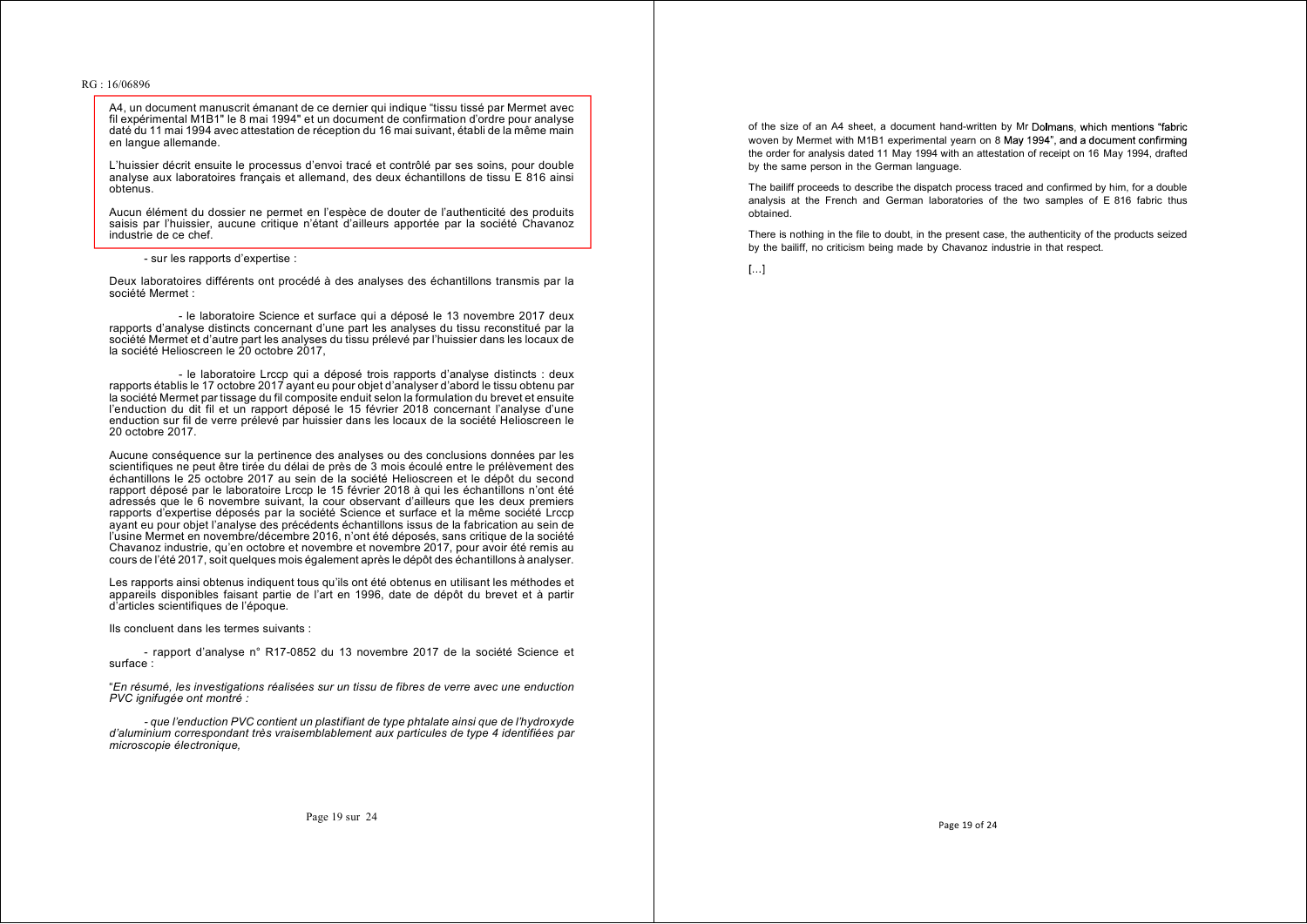- la présence d'au moins 6 types de particules (charges minérales) à cœur de l'enduit) :

- copeaux métalliques de l'ordre du micromètre qui contienne du fer.

- particules de l'ordre du micromètre qui contiennent de l'antimoine et de l'oxvaène.

- charges de l'ordre du micromètre contenant du plomb et de l'oxygène.

- charges angulaires de plusieurs micromètres contenant de l'aluminium et de l'oxygène,

- charges de plusieurs micromètres qui contiennent du zinc, de l'oxygène et du bore.

- particules nanométriques non identifiées."

- rapport d'analyse n° R17-0838 du 13 novembre 2017 de la société Science et surface:

"En résumé, les investigations réalisées sur un tissu de fibres de verre avec une enduction PVC ignifugée ont montré :

- que l'enduction PVC contient un plastifiant de type phtalate ainsi que de l'hydroxyde d'aluminium correspondant très vraisemblablement aux particules de type 3 identifiées par microscopie électronique.

- la présence d'au moins 5 types de particules (charges minérales) à cœur de l'enduit) :

- particules de l'ordre du micromètre qui contiennent de l'antimoine et de l'oxvaène.

- charges de l'ordre du micromètre contenant du plomb et de l'oxygène.

- charges angulaires de plusieurs micromètres contenant de l'aluminium et de l'oxvaène.

- charges de plusieurs micromètres qui contiennent du zinc, de l'oxygène et du bore.

- particules nanométriques non identifiées."

- rapport d'analyse n° C3101560Zbb du 17 octobre 2017 du laboratoire Lrccp :

"L'échantillon analysé est constitué de :

- matières extractibles (plastifiants phtalates) à 16,4 %,

- polymère PVC (par défaut) à 32,8 %,

- charges minérales (par excès, c'est-à-dire que toutes ces charges ne sont peut-être pas simultanément présentes) à 50.8 % : fibre de verre, carbonate de calcium, hydroxyde d'aluminium, kaolinite, oxyde de plomb, trioxyde d'antimoine, savon, calcium/zinc, hydroxyde borate de zinc."

La société Chavanoz industrie critique la procédure et les résultats des analyses ainsi obtenus en remettant d'une part en cause les méthodes et la partialité des laboratoires et en produisant d'autre part l'avis du professeur Lopez-Cuesta, spécialiste du comportement au feu des matériaux.

Le rapport du professeur Lopez-Cuesta et la société Chavanoz industrie, sur la base de ce rapport, prétendent ainsi que la présence de bore ne serait pas scientifiquement établie et que les conclusions des rapports relèveraient d'un raisonnement a posteriori aux motifs que :

- les analyses montreraient un recouvrement des pics de bore et de chlore,

- la présence conjointe de bore et de zinc dans une même particule ne serait pas démontrée.

- d'autres éléments présents pourraient être associés au zinc et au bore, tel que le calcium.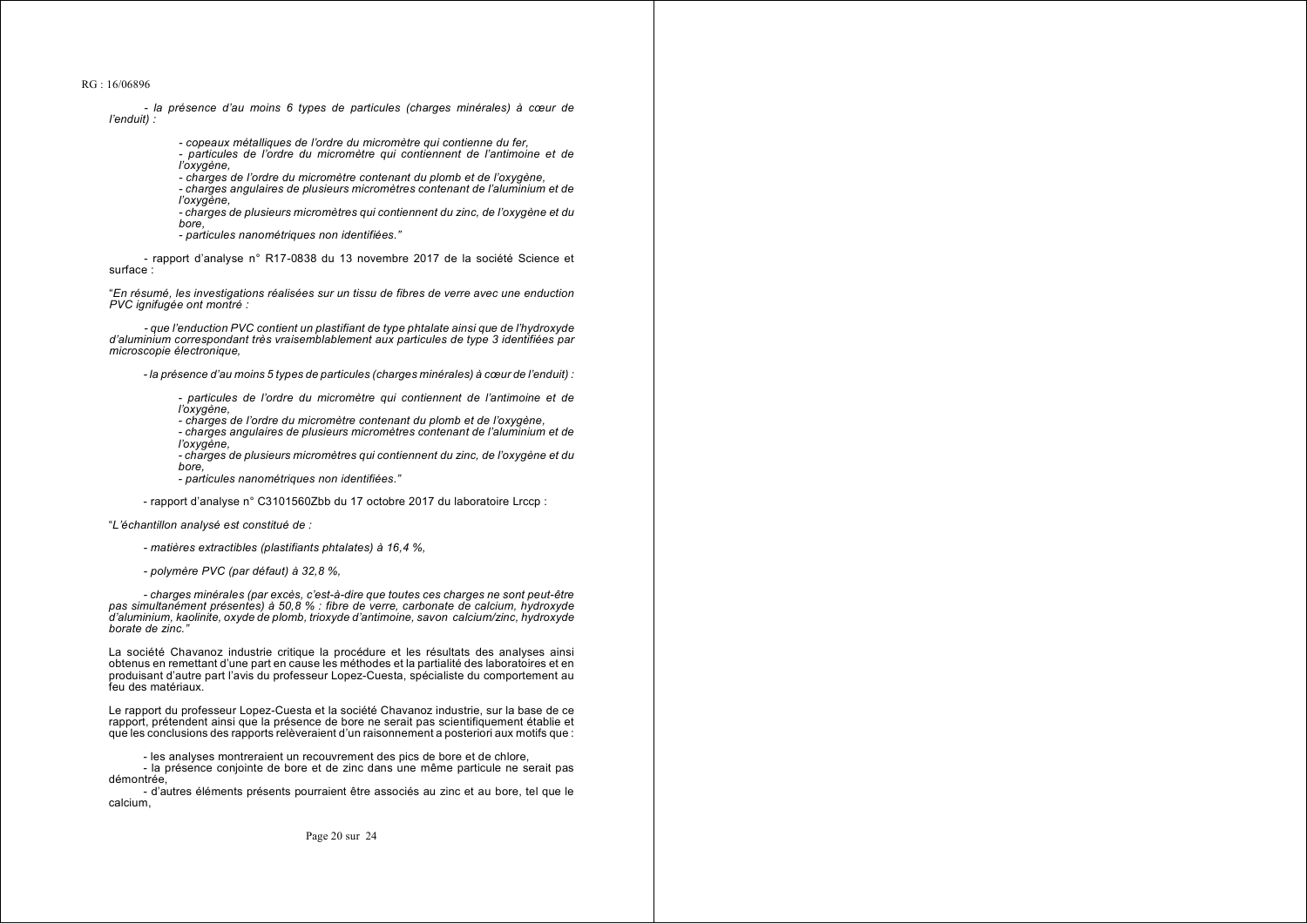- certaines méthodes utilisées ne seraient pas suffisamment rigoureuses.
- la bibliographie communiquée au laboratoire serait orientée et insuffisante.

La société Mermet conteste quant à elle l'ensemble des critiques ainsi présentées et produit de son côté deux notes établies les 13 juillet et 30 octobre 2018 par M. Bernard Sillon, ancien directeur de recherche au CNRS, spécialiste des polymères, s'appuyant notamment sur une note établie le 30 octobre 2018 par M. Poudevigne et Parrat, avant procédé aux analyses pour le compte du laboratoire Science et surface.

Les notes de M. Sillon et la société Mermet sur la base de ces dernières, prétendent ainsi que du fait d'une lecture volontairement séparée des rapports, les conclusions du professeur Lopez-Cuesta sont erronées : que les protocoles utilisés ne manquent pas de fiabilité et ne montrent pas d'incohérences, les rapports du laboratoire Science et surface caractérisant bien la présence de particules primaires de borate de zinc.

La société Chavanoz industrie invoque enfin l'existence d'un conflit d'intérêt auquel M. Sillon serait confronté au motif que le groupe Porcher auquel elle appartient, l'aurait récemment sollicité, la société Mermet contestant cependant tout lien entre la consultation effectivement réclamée à ce scientifique reconnu et le litige en cours.

S'il s'avère que M, Sillon a été effectivement interrogé par la société Porcher industries en mai 2018 sur une question concernant des polymères thermosoudables, aucun lien n'existe cependant entre cette question et les questions scientifiques posées dans le cadre de l'instance en cours : M. Sillon a d'ailleurs répondu en ce sens par lettre du 26 octobre 2018 à l'argument ainsi élevé par la société Chavanoz industrie, en indiquant au conseil de la société Mermet qu'il n'avait au titre de sa consultation par la société Porcher industrie, eu connaissance d'aucune information confidentielle pouvant avoir un quelconque rapport avec le litige opposant les sociétés Chavanoz industrie et Mermet, qu'il avait donné un avis d'expert en toute indépendance alors même que les deux missions ne relevaient pas de mêmes technologies et qu'aucune information ne lui avait été donnée par la société Porcher industries sur ses liens d'affiliation avec la société Chavanoz industrie.

La mission que lui avait confiée la société Porcher industrie lui a été retirée en août 2018 après que sa mandante ait pris connaissance de ses conclusions dans l'instance pendante devant la cour d'appel de Lyon et aucune suspicion de partialité ne peut en être déduite quant aux critiques formulées aux termes de ses notes délivrées à la société Mermet, que ce soit celle du 13 juillet 2018, avant d'être déchargé de sa mission auprès du groupe Porcher, ou celle du 30 novembre 2018 qui ne fait que confirmer sa précédente note en apportant des explications supplémentaires.

M. Sillon, consultant dont la compétence scientifique est ainsi reconnue de l'ensemble des acteurs industriels eux mêmes, n'a donc, eu égard aux éléments susvisés, été confronté à aucun conflit d'intérêt. la cour observant que la société Chavanoz industrie qui fait état de la situation ainsi décrite, ne réclame pas que les notes de M. Sillon soient écartées des débats.

Il ressort alors de l'ensemble des constatations scientifiques et résultats des analyses des laboratoires tels qu'exposés aux termes des rapports susvisés ainsi que des critiques et réponses aux critiques apportées par le professeur Lopez-Cuesta et M. Sillon, que :

- la société Mermet a confié l'analyse des échantillons de tissu qu'elle leur a remis à deux laboratoires différents, utilisant des techniques analytiques différentes et complémentaires : microscopie électronique d'une part permettant de visualiser avec un très fort grossissement la surface des échantillons et de dresser une carte géographique des éléments chimiques qui la compose, sans pour autant permettre l'attribution d'une formule chimique et d'autre part analyse des polymères avec dosage des matériaux utilisés et déduction de la nature chimique des composants des échantillons ; elle est donc bien fondée à prétendre, reprenant en cela les explications de M. Sillon en réponse au rapport du professeur Lopez-Cuesta, que les résultats obtenus doivent être lus de manière complémentaire et non pas séparément comme le fait ce dernier,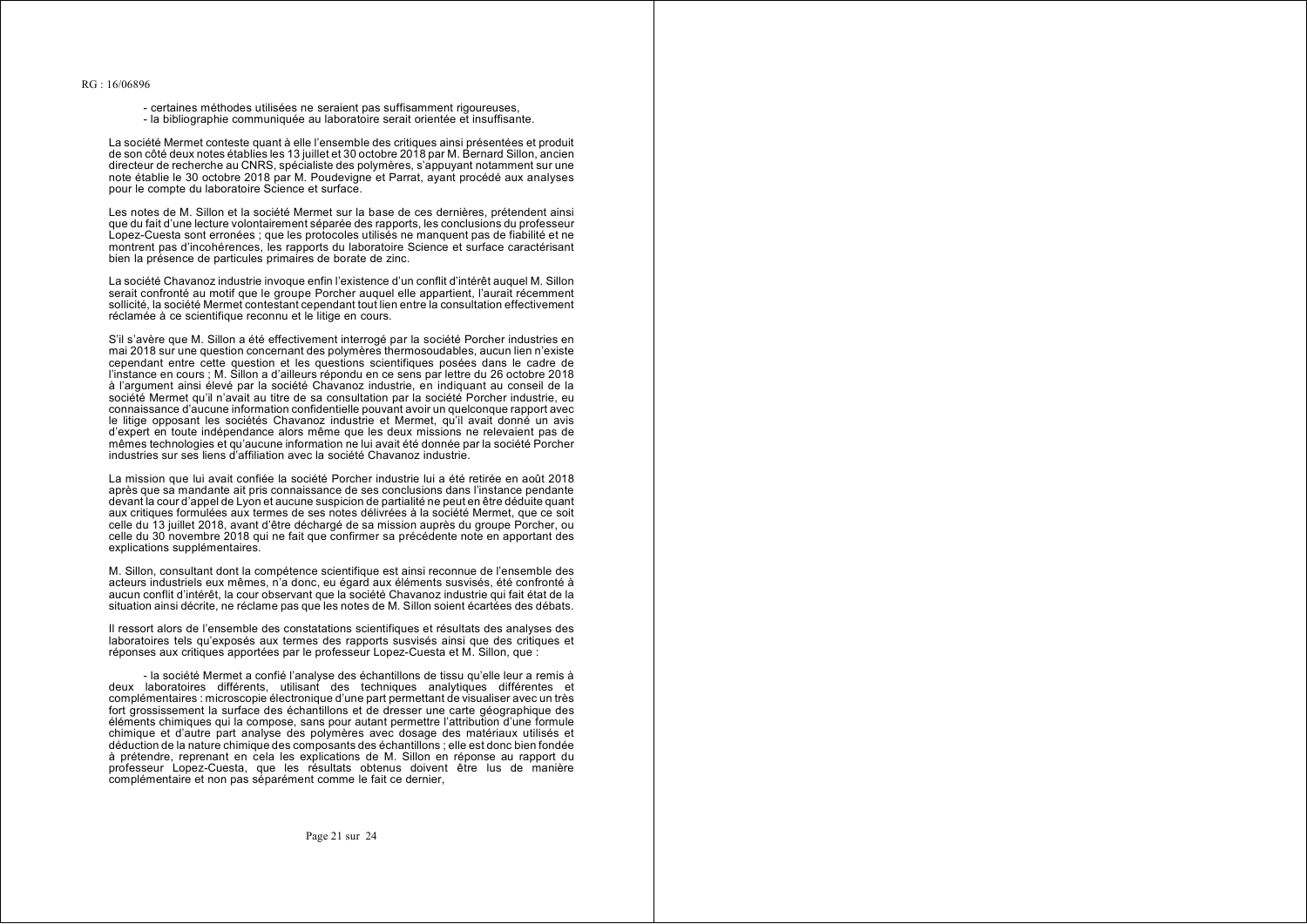- les parties s'accordent pour considérer que le choix des techniques analytiques est conforme avec l'objectif de dé-formuler le tissu, les techniques utilisées dans les deux laboratoires étant disponibles en 1996,

- l'absence d'indication dans les rapports déposés par la société Lrccp des précautions prises pour éviter toute contamination d'un échantillon à un autre n'est d'aucune conséquence dans la mesure où il n'est pas discuté que les laboratoires choisis par la société Mermet sont des laboratoires rompus aux bonnes pratiques de sorte que nécessairement des précautions sont prises pour écarter la contamination extérieure sans qu'il soit indispensable que cela figure aux rapports.

- la déstructuration des tissus par séparation des fibres à la pince après extraction au THF réalisée par le laboratoire Lrccp, méthode jugée rudimentaire et non rigoureuse par le professeur Lopez-Cuesta, a constitué une opération nécessaire importante avant permis de localiser dans le verre ou dans le polymère les éléments trouvés par analyse alors même que le protocole utilisé montre que toutes les précautions ont été prises pour mener à bien cette opération.

- la réponse apportée par M. Poudevigne et Parrat du laboratoire Science et surface aux critiques formulées par le professeur Lopez-Cuesta, rédigée dans les termes suivants "le défaut le plus important de l'argumentation de M. Lopez-Cuesta est une interprétation erronée des spectres EDS obtenus par microscopie électronique à balavage pour l'identification et la localisation des éléments qui entrent dans la composition du matériau analysé. En effet, à aucun moment dans la comparaison des spectres. il ne prend en compte la sensibilité des différents éléments au rayonnement électronique auquel ils sont soumis et donc l'intensité de leur réponse et cela le conduit à nier la présence du bore dans le PVC et à croire à la présence du calcium là où il n'est pas. (...) S'agissant d'un fil composite constitué de fibres de verre enduites d'un matériau polymère, la physico-chimie analytique telle que conduite dans les laboratoires Science et surface et Lrccp nous renseigne parfaitement sur la nature du polymère et de ses plastifiants et les techniques de la microscopie électronique vont nous informer sur la nature des atomes qui constituent les molécules jonifugeant qui sont ajoutées au polymère.", n'a fait l'objet d'aucune réponse précise et circonstanciée de son auteur,

- les analyses rapprochées des laboratoires Science et surface et Lrccp ont permis de conclure:

- par les dosages ICP/AES et ICP/MS à la présence d'aluminium, d'antimoine, de soufre, de bore et de zinc qui grâce à la séparation des fibres de verre, ont pu être localisés dans le PVC et à la présence de calcium localisé dans le verre.

- par les clichés MEB et analyses EDS, à la localisation de ces éléments dans des charges minérales de différentes compositions dans le PVC : antimoine associé à l'oxygène, plomb associé à oxygène, aluminium associé à oxygène, bore associé à l'oxygène et au zinc et confirmation de la présence de calcium dans la fibre de verre et non dans le **PVC** 

- par spectroscopie infrarouge, à l'identification des plastifiants.

- il a été ainsi établi par les rapports du laboratoire Science et surface que bore et zinc sont présents ensemble avec de l'oxygène, sur des particules indépendantes dispersées dans le polymère et peuvent donc constituer sous forme d'un borate de zinc un élément de formulation ignifugeante : que le calcium qui n'est présent en quantité que dans le fil de verre. mais qui n'est visible dans le polymère que sous forme de traces, ne peut donc participer à l'ignifugation ; que l'hydroxyde d'aluminium est détecté dans le polymère et peut donc avoir un rôle ignifugeant,

- de telles conclusions sont renforcées par les résultats obtenus par le laboratoire Lrcco qui rassemble les éléments détectés en quantité importante et localisés dans le PVC : aluminium, antimoine, bore et zinc, en l'absence de calcium,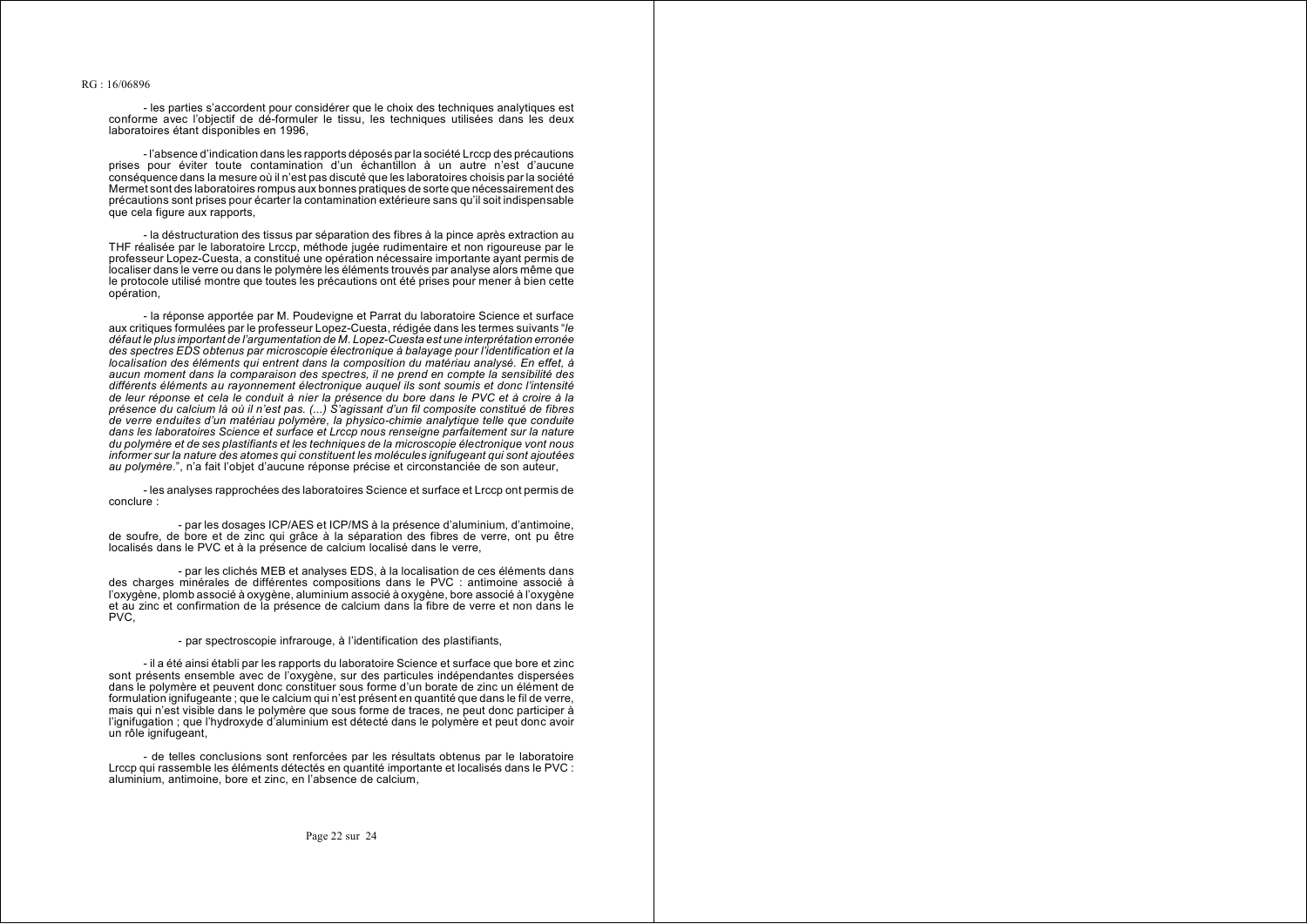- les résultats des analyses sur les différents échantillons ont ainsi mis en évidence dans le PVC, la présence d'hydrate d'aluminium et des trois éléments bore, zinc et antimoine, chacun associé à l'oxygène, sur des particules indépendantes,

Il est ainsi établi par l'ensemble des éléments scientifiques susvisés que les méthodes d'analyse et les connaissances scientifiques accessibles en 1996, permettaient de découvrir l'invention en analysant la composition chimique du tissu confectionné à partir de fil M1B1 fabriqué par la société Chavanoz industrie, en constatant que :

- ce fil contenait les trois jonifugeants de la revendication n°1 nouvelle du brevet Chavanoz n° 0 900 294 que sont l'hydroxyde d'aluminium (oxyde métallique hydraté), le trioxyde d'antimoine (composé oxygéné d'antimoine) et le borate de zinc, hydraté ou non et que la composition pondérale totale en matières inorganiques, y compris l'âme en verre, était de 51.7 % soit dans la fourchette comprise entre 4 et 65 % de la revendication n°1 nouvelle.

- le plastifiant de la gaine était composé de phtalate organique conformément à la revendication n° 2 nouvelle.

- la composition pondérale totale en matières inorganiques de la gaine était de 9.8 % soit dans la fourchette comprise entre 4 et 15 % de la revendication n° 3 nouvelle.

- la charge ignifugeante était constituée par la composition ternaire trioxyde d'antimoine, hydroxyde d'aluminium et un borate de zinc conformément à la revendication n° 4 nouvelle.

- la composition pondérale en plastifiant du fil était de 14.6 %, conformément à la revendication n° 5 nouvelle selon laquelle la composition pondérale en plastifiant n'excède pas 40 % et est de préférence comprise entre 10 et 20 %.

Il était encore possible, par l'analyse du tissu fabriqué à partir du fil composite susvisé, d'en obtenir la composition chimique objet des revendications 7 et 8 du brevet modifié, de la même facon qu'était visible à l'oeil nu l'utilisation du tissu comme store ou rideau, objet de la revendication n° 9.

Les méthodes d'analyse à la disposition des laboratoires d'analyse à la date de priorité du brevet du 7 mai 1996, représentant l'homme du métier en tant que praticiens du domaine technique concerné, disposant de connaissances et d'aptitudes movennes et possédant les connaissances générales dans le domaine concerné, permettaient donc à ces derniers d'identifier, sans difficultés excessives, la composition objet des revendications limitées n° 1. 2. 3 et 5 et la structure textile objet des revendications n° 7 et 8 en analysant du tissu confectionné à partir de fil M1/B1 selon le brevet européen n° 0 900 294, de sorte que l'accessibilité au public du fil en question a entraîné l'accessibilité au public de la prétendue invention.

Il est dès lors établi que le fil et le tissu, ainsi que la composition objet de ce brevet ont été reduces accessibles au public avant la date de priorité du 7 mai 1996 de sorte que l'invention s'est trouvée, à la date de priorité, déjà comprise dans l'état de la technique, rendant en cela les revendications de ce brevet nulles pour défaut de nouveauté.

Il doit en conséquence être fait droit à la demande de nullité des dites revendications du brevet Chavanoz, présentée à titre reconventionnel par la société Mermet.

. . . . . **.** 

La cour faisant droit à la demande reconventionnelle en nullité des revendications du brevet Chavanoz, il n'y a donc pas lieu d'examiner la demande en contrefacon du dit brevet et la société Chavanoz industrie doit être déboutée de l'ensemble de ses demandes à ce titre.

It is thus established by the overall aforementioned scientific elements that the analysis methods and the scientific knowledge available in 1996 made the discovery of the invention possible by analysing the chemical composition of the fabric made from the M1B1 yarn manufactured by Chavanoz industrie, by noting that:

- this yarn included the three fire retardants of the new claim 1 of Chavanoz's patent Nº 0 900 294, which are aluminium hydroxide (hydrated metal oxide), antimony trioxide (oxygenated antimony compound) and zinc borate, hydrated or not, and that the total weight content of inorganic matter, including a glass core, was 51.7%, which is within the range comprised between 4 and 65% of the new claim 1.

- the plasticizer for the sheath comprised organic phthalate according to the new claim 2.

- the total weight content of the inorganic matter of the sheath was 9.8%, which is within the range comprised between 4 and 15% of the new claim 3.

- the fire-retarding filler comprised the ternary composition of antimony trioxide, aluminium hydroxide and zinc borate according to the new claim 4.

- the plasticizer weight content of the varn was 14.6%, according to the new claim 5 according to which the plasticizer weight content does not exceed 40% and is preferably between 10 and  $20%$ 

It was also possible, by analysing the fabric manufactured from the aforementioned composite yarn, to obtain its chemical composition the subject-matter of claims 7 and 8 of the amended patent, in the same way as was visible to the naked eye the use of the fabric as a blind or a curtain the subject-matter of claim 9

The methods of analysis available to the analysis laboratory on the priority date of the patent on 7 May 1996, representing the skilled person as practitioners in the relevant technical field. having average knowledge and abilities, and common general knowledge in the relevant field, therefore allowed them to identify, without undue difficulty, the composition the subject-matter of the limited claims 1, 2, 3 and 5, and the textile structure the subject-matter of claims 7 and 8 by analysing the fabric made from the M1B1 yarn according to European patent № 0 900 294, so that the availability to the public of the yarn in issue resulted in the availability to the public of the alleged invention.

It is therefore established that the yarn and the fabric, as well as the composition the subjectmatter of this patent were made accessible to the public before the priority date of 7 May 1996. so that the invention was, on the priority date, already part of the state of the art, resulting in making the claims of this patent invalid for lack of novelty.

Consequently, the claim for invalidity of the said claims of Chavanoz's patent, made by Mermet by way of a counterclaim, should be acceded to.